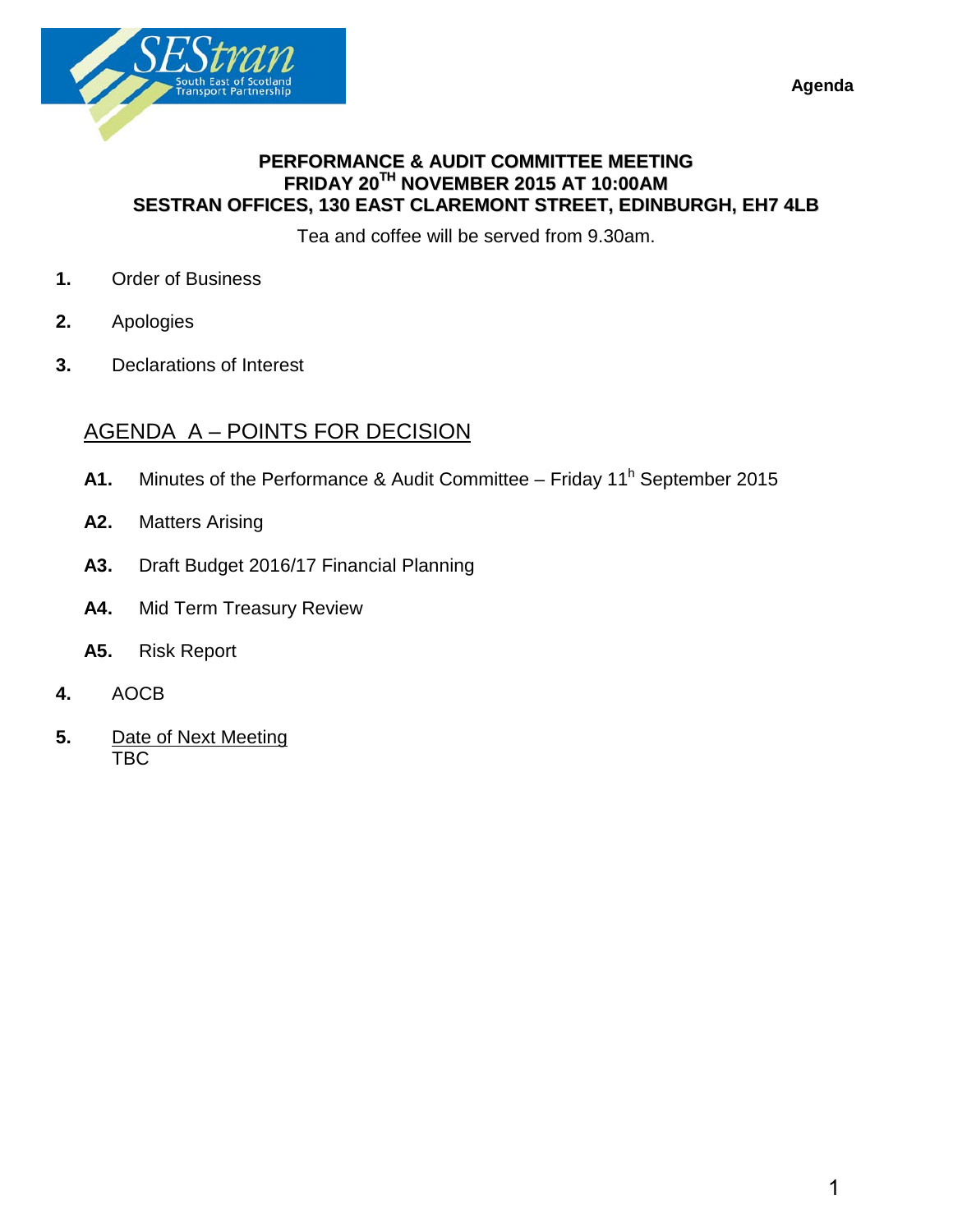

## **PERFORMANCE & AUDIT COMMITTEE MEETING**

## **HELD IN SESTRAN OFFICES, 130 EAST CLAREMONT STREET, EDINBURGH ON FRIDAY, 11TH SEPTEMBER, 2015 10.00 A.M. – 10.30 A.M.**

| <b>PRESENT:</b>          | Name                                                                                            | <b>Organisation Title</b>                                                                                                              |
|--------------------------|-------------------------------------------------------------------------------------------------|----------------------------------------------------------------------------------------------------------------------------------------|
|                          | <b>Councillor Gordon Edgar</b><br>Councillor Joe Rosiejak<br>John Jack<br><b>Sandy Scotland</b> | <b>Scottish Borders Council</b><br><b>Fife Council</b><br><b>SEStran Non-Councillor Member</b><br><b>SEStran Non-Councillor Member</b> |
| IN<br><b>ATTENDANCE:</b> | Name                                                                                            | <b>Organisation Title</b>                                                                                                              |
|                          | Alex Macaulay<br><b>Carol Foster</b><br>lain Shaw                                               | <b>SEStran Partnership Director</b><br><b>Audit Scotland</b><br>City of Edinburgh Council<br>(Treasurer)                               |
|                          | <b>Craig Beattie</b><br><b>Mike Melville</b>                                                    | City of Edinburgh Council<br><b>Fife Council</b>                                                                                       |

**Action by**

## 1. **ORDER OF BUSINESS**

The Chair confirmed that the Order of Business was as per the agenda.

## 2. **APOLOGIES**

Apologies were received from Councillors Donald Balsillie (Clackmannanshire Council), Councillor Tony Boyle (West Lothian Council), Councillor Jim Bryant (Midlothian Council) and Councillor Michael Veitch (East Lothian Council).

The Chair asked the Committee to note that Councillor Balsillie had offered to join the meeting by telephone if the meeting would otherwise have been inquorate.

## 3. **DECLARATIONS OF INTERESTS**

No declarations of interest were made.

**A1/.**

MIN – SESTRAN P&A 110915

# **Item A1**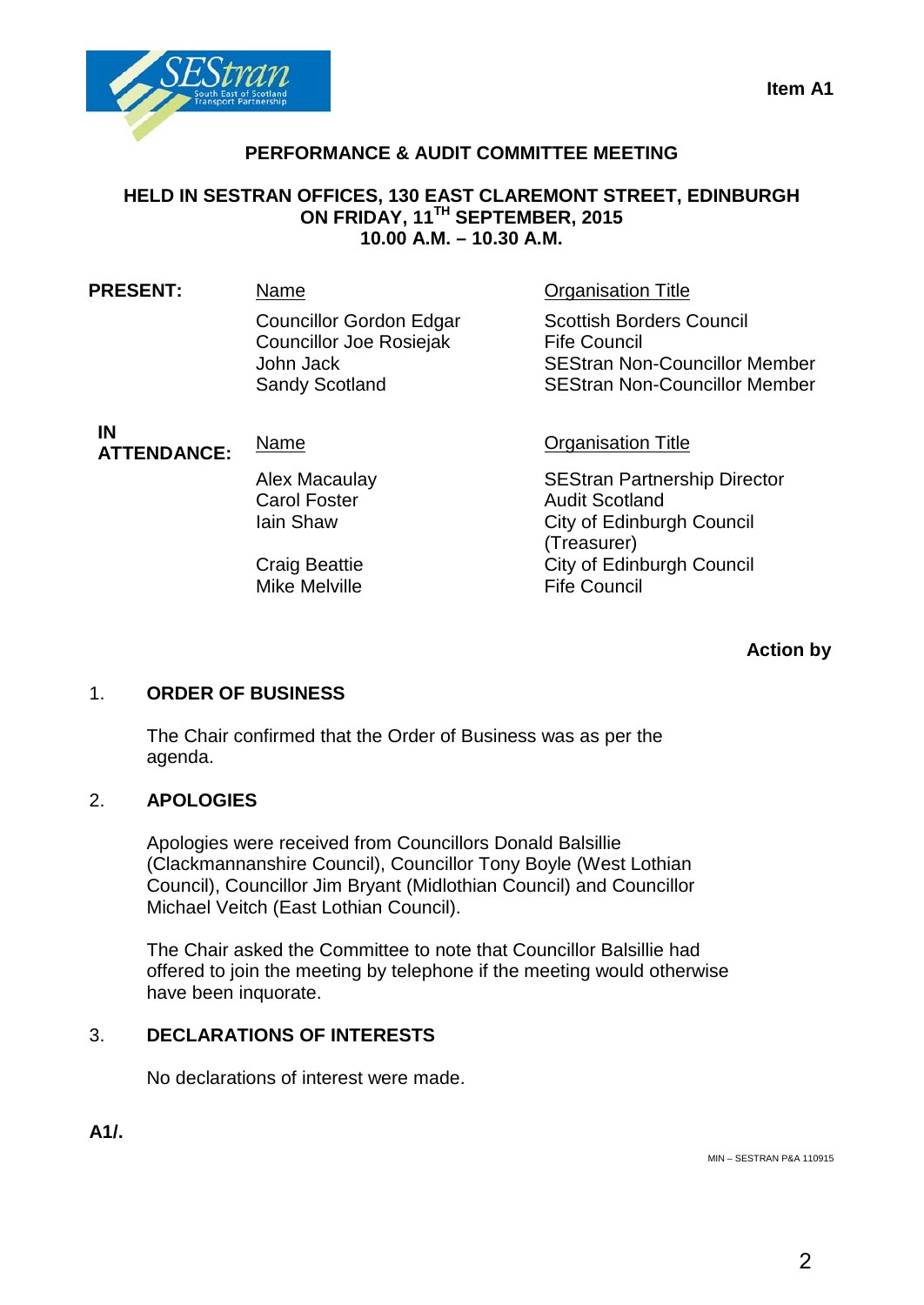## **A1 MINUTES**

The minutes of the Performance & Audit meeting of Friday  $5<sup>th</sup>$  June, 2015 were noted and approved as a correct record.

## **A2 MATTERS ARISING**

None.

## **A3 AUDIT STATEMENT OF ACCOUNTS 2014-15**

The Committee considered a report by the Treasurer detailing the Audited Accounts 2014/15.

## **Decision**

The Committee -

- (1) noted the Audited Accounts 2014/15 and the Auditor's opinion in the audit certificate to the accounts, and
- (2) expressed their thanks to Audit Scotland, SEStran's Partnership Director and the Treasurer for the reports.

## **A4 AUDIT SCOTLAND – REPORT TO THOSE CHARGED WITH GOVERNANCE**

Members considered the Annual Audit Report to those charged with Governance. Consideration was given on this report before the financial statements were approved and certified.

Members questioned the Treasurer and the representative from Audit Scotland on the significant findings from the Audit in particular:-

- the recovery of the ERDF funding relating to the bus improvement projects, and
- the detail of the adjustments to the accounts recommended by the auditors.

## **Decision**

The Committee noted the Audit Scotland report and the responses to the questions raised by Members.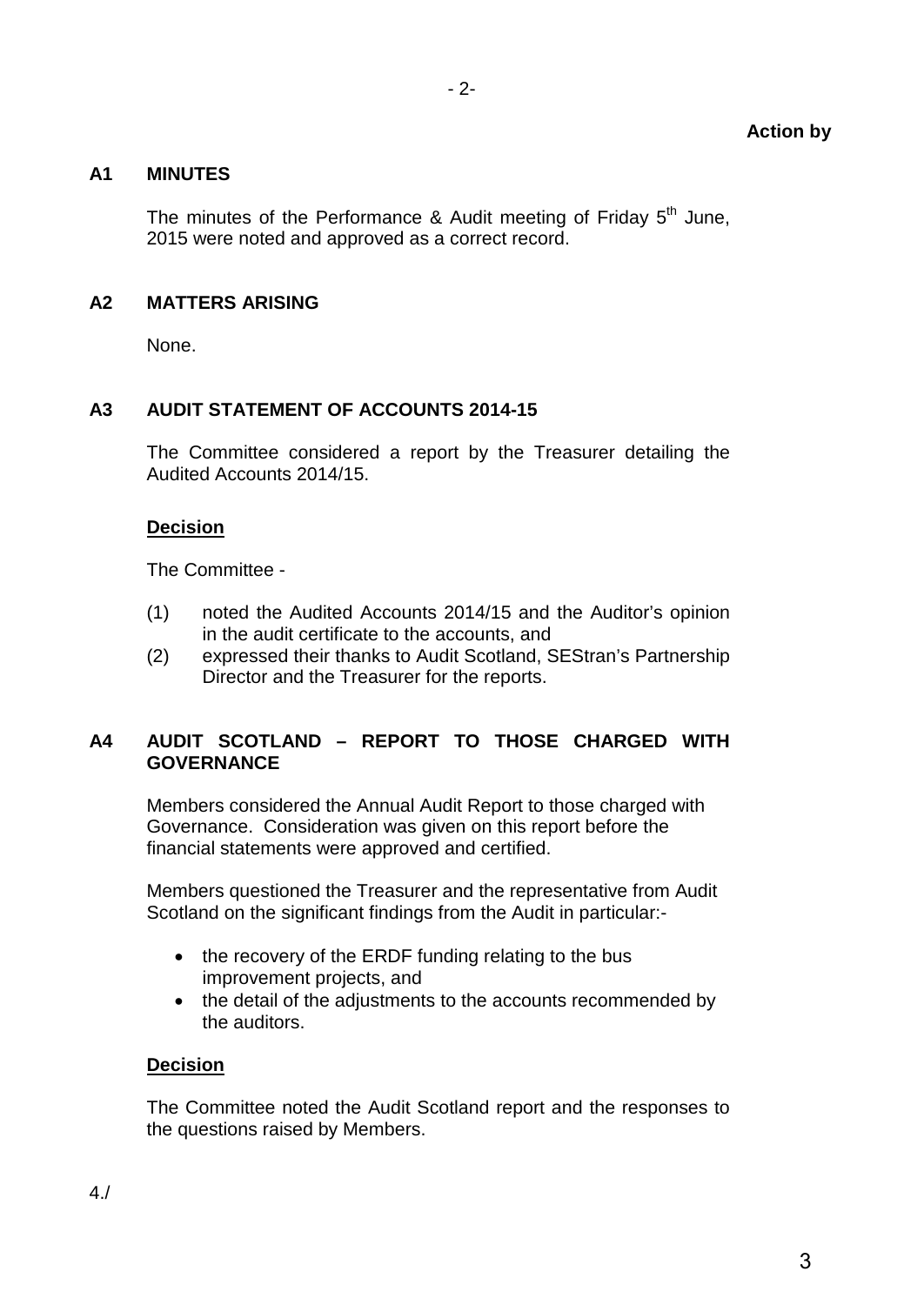## 4. **ANY OTHER BUSINESS**

None.

## 5. **DATE OF NEXT MEETING**

## **Decision**

The Committee noted that the next meeting would be held on Friday 20th November 2015 in the Forth Room, SEStran Offices, 130 East Claremont Street, Edinburgh.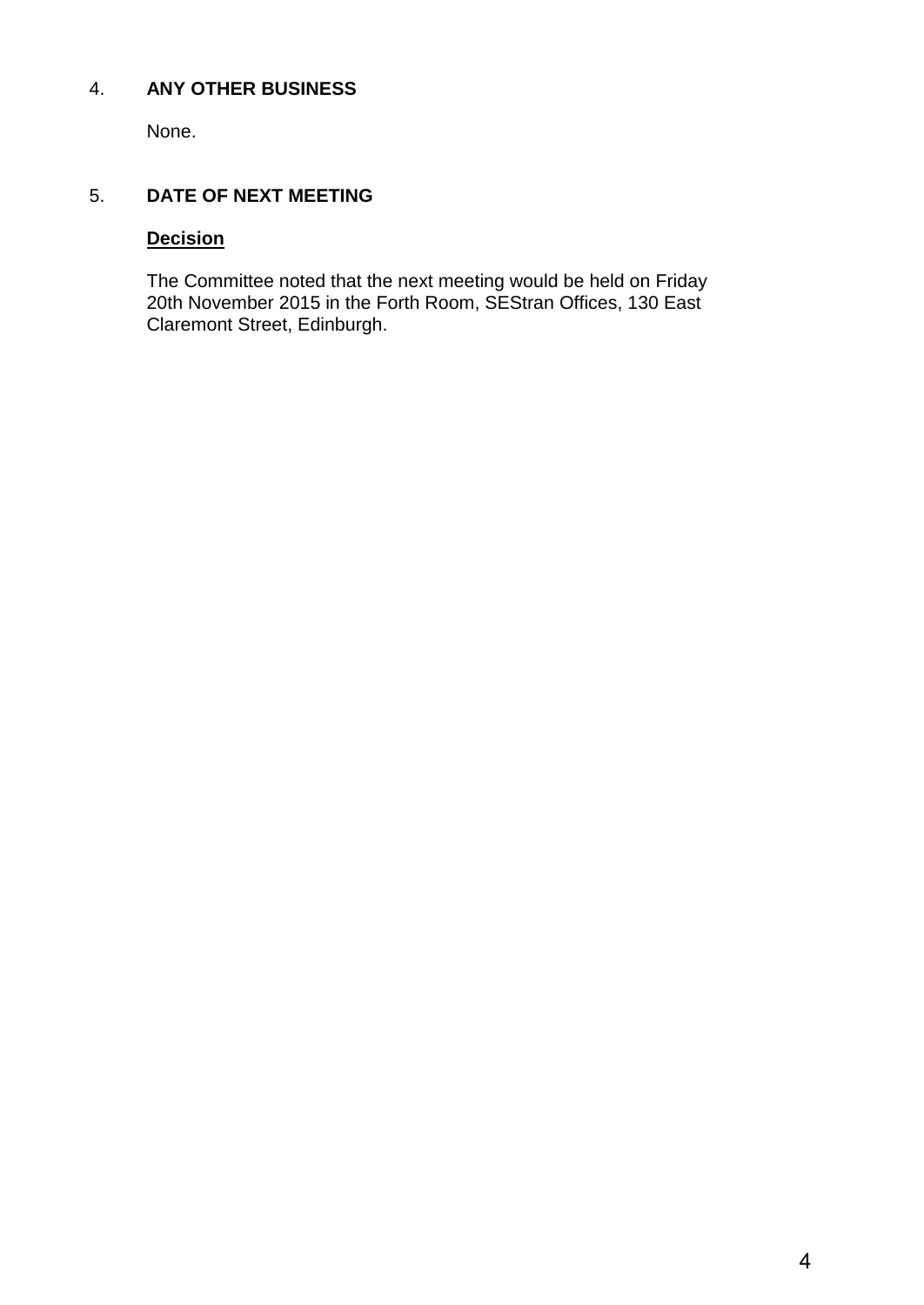

**Performance and Audit Committee Friday 20th November 2015 A3. Draft Revenue Budget 2016/17** 

## **Financial Planning 2016/17**

**20th November 2015**

## **1 Purpose of report**

1.1 The purpose of this report is to present an update on the financial planning being undertaken to present a revenue budget to the Partnership for approval in March 2016.

## **2 Main report**

## Scottish Government Budget 2016-17

- 2.1 The UK Government Spending Review will be announced later than in previous years, on 25 November 2015. The Scottish Government's Block funding allocation will therefore not be known until that date. The Scottish Government allocates the Block grant across the main sectors of health, local and central government. Detailed allocations, including the Local Government Finance Settlement are unlikely to be confirmed until just before Christmas.
- 2.2 For the UK Government Spending Review, HM Treasury asked UK Government departments to model two scenarios of 25% and 40% savings in real terms, by 2019-20. Devolved administration allocations will be calculated by the Treasury on the basis of the settlements reached with UK Government departments, with the Barnett formula applying in the normal way at the Spending Review. There is therefore a risk that the Scottish Government Block grant will be reduced as a consequence of the UK Spending Review.
- 2.3 Given the risk of Scottish Government Block grant reductions, until detailed grant allocations are confirmed by the Scottish Government to Regional Transport Partnerships (RTPs), there remains a risk that Scottish Government funding allocations to RTP's may be reduced.

## SESTRAN – Financial Planning 2016/17

- 2.3 Revenue budget planning is being progressed for 2016/17. Planning assumptions are:
	- 2.3.1 staff recharges funded by EU grant will increase from £20,000 in 2015/16 to £70,000 in 2016/17;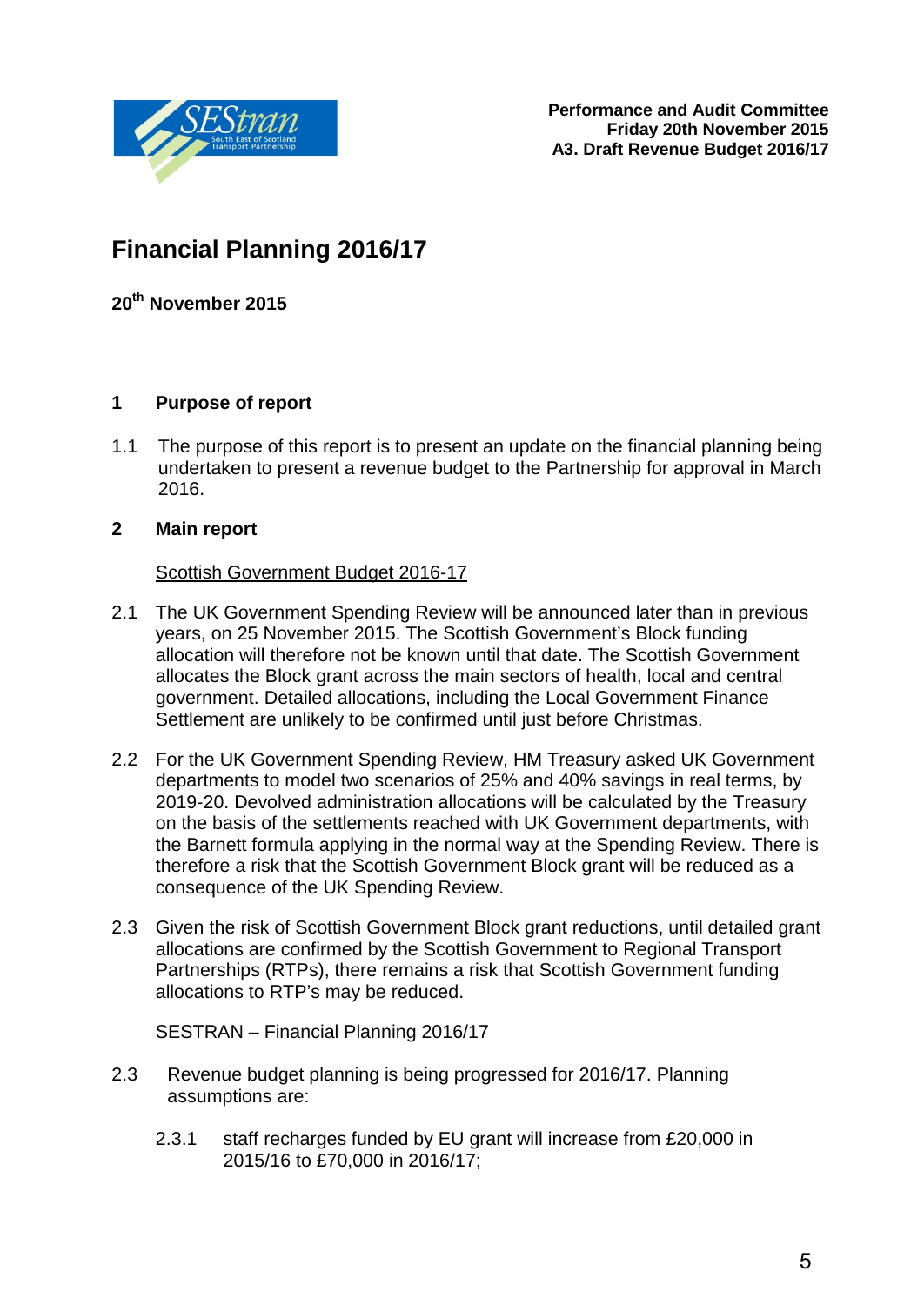(1 EU funded project – NWE Ride ceased during 2015/16; CHUMS and Social Car continue).

- 2.3.2 Bus Investment Fund grant will not continue with a consequent loss of staff recharges of £100,000;
- 2.3.3 pay award provision of up to 1% £4,783;
- 2.3.4 provision of £24,000 to extend the employment of the Marketing and Project Support Assistant to 2016/17.

This post is currently on a fixed contract until 31<sup>st</sup> March 2016 and is anticipated to generate a future revenue stream for the Partnership. The focus of this post is in marketing and distributing the RTPI on TV screens to commercial enterprises. For each commercial premises, the Partnership proposes to charge an installation fee in addition to an annual maintenance fee of £300, on the basis that the enterprise can use the same equipment for their own advertising and promotion;

- 2.3.5 incremental pay provision of £4,000;
- 2.3.6 no change to the current employer pension contribution rate for 2016/17, based on the results of the latest actuarial review as at 31<sup>st</sup> March 2014;
- 2.3.7 office accommodation savings of £24,000 as a consequence of the Partnership leasing new offices at Victoria Quay;
- 2.3.8 the Partnership has recently been successful in attracting further EU funding of €289,500 for the "SHARE- North" project which will be undertaken over 3 years from 2016/17. Shared mobility modes and their potential to address the challenges of sustainable transport are the focus of the SHARE-North project. This includes developing, implementing, promoting and assessing car sharing, bike sharing, ride sharing and other forms of shared mobility in urban and rural areas and employment clusters.
- 2.4 An analysis of all proposed activity for 2016/17 is shown in Appendix 1, with an analysis of core activity in 2015/16 and 2016/17 shown in Appendix 2.
- 2.5 Scottish Government grant funding has remained fixed at £782,000 since 2011/12, with council requisitions remaining fixed at £200,000 since 2012/13. The table overleaf shows budgeted expenditure and income since 2011/12.
- 2.6 For 2016/17, external income of £750,000 is anticipated to fund 43% of proposed expenditure. Financial planning is currently based on SESTRAN receiving £782,000 grant from the Scottish Government and £200,000 from constituent council requisitions in 2016/17, i.e. no change from the level received in 2015/16. Based on these estimates, Scottish Government grant funding would meet 45% of proposed expenditure with council contributions funding 12% of expenditure.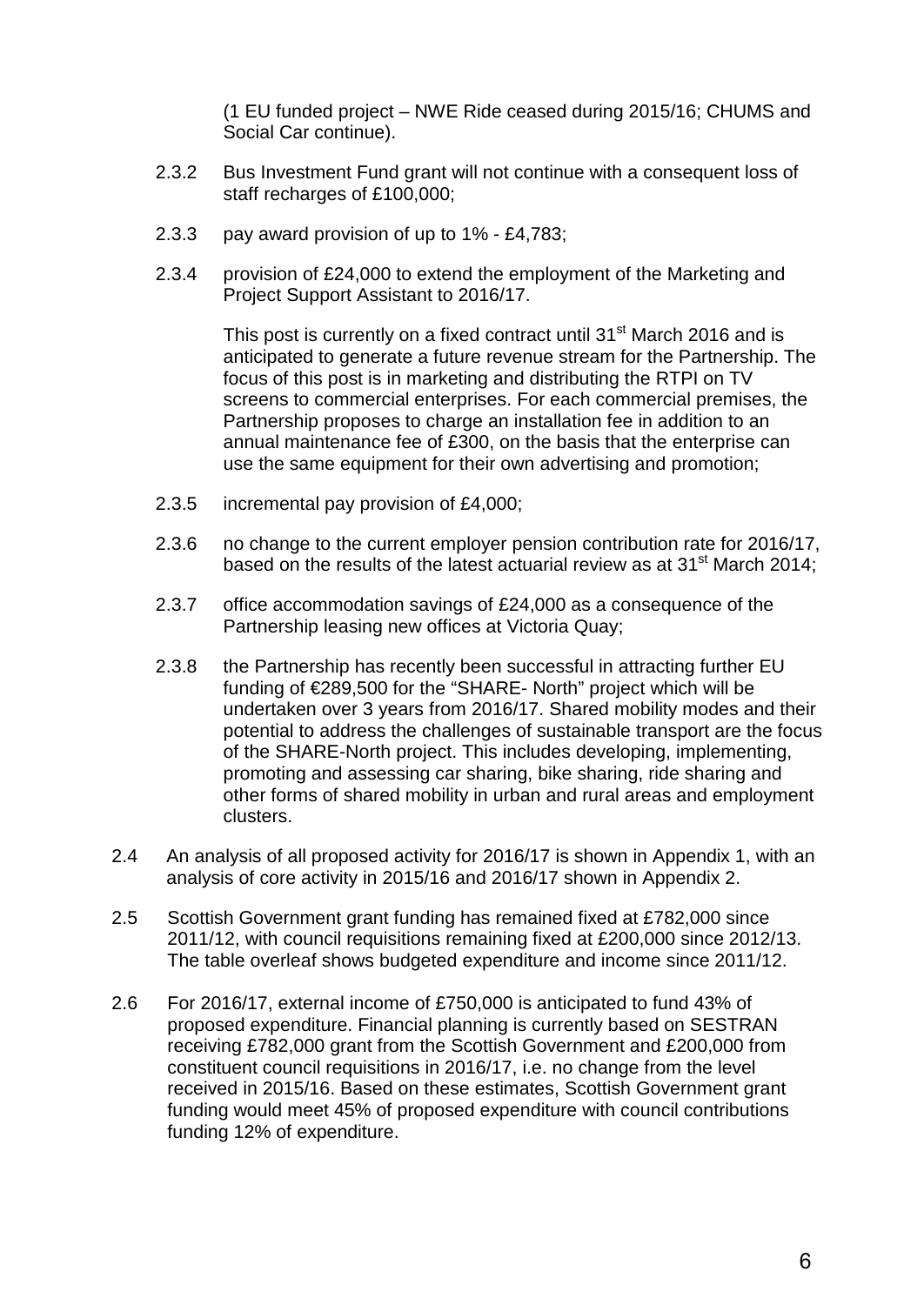|                                  | 2011/12 | 2012/13 | 2013/14 | 2014/15 | 2015/16 | 2016/17 |
|----------------------------------|---------|---------|---------|---------|---------|---------|
|                                  | £'000   | £'000   | £'000   | £'000   | £'000   | £'000   |
| Core                             | 467     | 461     | 463     | 465     | 550     | 545     |
| Projects                         | 791     | 709     | 504     | 1,076   | 2,384   | 785     |
| <b>RTPI</b>                      | 110     | 117     | 222     | 286     | 230     | 402     |
|                                  |         |         |         |         |         |         |
| <b>Total Budget</b>              | 1,368   | 1,287   | 1,189   | 1,827   | 3,164   | 1,732   |
| <b>External Funding</b>          |         |         |         |         |         |         |
| <b>EU Grants</b>                 | 313     | 245     | 146     | 233     | 131     | 64      |
| Other income/ recoveries         | 48      | 60      | 61      | 266     | 1,051   | 686     |
| Bus Investment Fund (BIF)        |         |         |         | 346     | 1,000   | 0       |
| <b>Total External Funding</b>    | 361     | 305     | 207     | 845     | 2,182   | 750     |
| <b>Scottish Government Grant</b> | 782     | 782     | 782     | 782     | 782     | 782     |
| <b>Council Requisition</b>       | 225     | 200     | 200     | 200     | 200     | 200     |
| <b>Total Funding</b>             | 1,368   | 1,287   | 1,189   | 1,827   | 3.164   | 1,732   |

## **SEStran Budget 2011/12 – 2015/16 and Indicative Budget 2016/17**

- 2.7 Expenditure reduction measures will require to be implemented in the event that either Scottish Government grant funding or council contributions reduce.
- 2.8 When setting the revenue budget for 2014/15 and 2015/16, the Partnership previously considered measures to reduce council requisitions. These measures included
	- remove funding for Routewise Hosting (£53,000)
	- remove funding for Equalities Action Forum (£10,000).

The partnership did not approve either of these cost reduction measures when setting the 2015/16 revenue budget.

2.9 Indicative council requisitions based on standstill funding and current population statistics would be as follows:

| Clackmannanshire        | £6,612   |
|-------------------------|----------|
| East Lothian            | £13,183  |
| Edinburgh               | £63,646  |
| <b>Falkirk</b>          | £20,364  |
| Fife                    | £47,443  |
| Midlothian              | £11,137  |
| <b>Scottish Borders</b> | £14,731  |
| <b>West Lothian</b>     | £22,884  |
|                         | £200.000 |

## Risk Assessment

2.10 When approving the revenue budget in March 2016, the Board will be required to consider the risks inherent in the budget process and the arrangements in place to manage those risks. An initial risk assessment has been drafted and this is included at Appendix 3. An updated risk assessment will be reported to the Board in March 2016.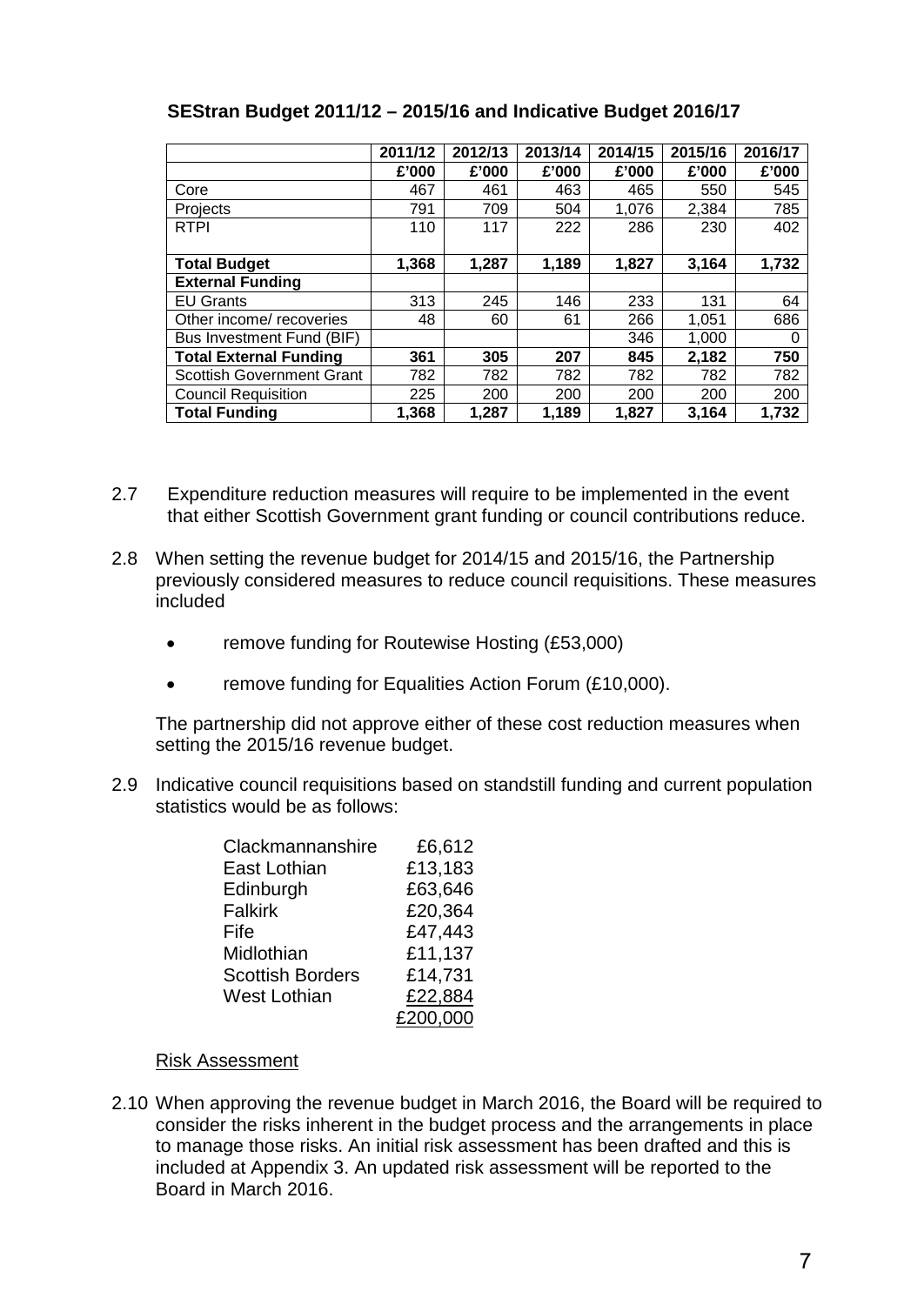## **3 Conclusions**

- 3.1 Financial planning is progressing to develop a revenue budget for 2016/17.
- 3.2 A final report on the revenue budget for 2016/17 will be considered by the Chief Officers Liaison Group at its meeting in February 2016, before the report is presented to the Partnership Board for approval.

#### **4 Recommendations**

The Performance and Audit Committee is asked to note:

- 4.1 the risk that Scottish Government funding allocations to RTP's may be reduced, given the uncertainty around the Scottish Government budget for 2016/17;
- 4.2 the financial planning assumptions currently being progressed for SEStran;
- 4.3 note that this report will be presented to the Partnership Board meeting of  $4<sup>th</sup>$ December 2015;
- 4.3 the revenue budget for 2016/17 will be presented to Members for approval at the meeting of the Partnership in March 2016.

**Hugh Dunn Treasurer** 

| Appendix                 | Appendix 1 – Proposed Activity 2016/17                                    |  |  |  |  |  |  |  |  |
|--------------------------|---------------------------------------------------------------------------|--|--|--|--|--|--|--|--|
|                          | Appendix 2 – Indicative Core Revenue Budget 2016/17 – Detail              |  |  |  |  |  |  |  |  |
|                          | Appendix 3 – Risk Assessment                                              |  |  |  |  |  |  |  |  |
| Contact/tel/Email        | <b>lain Shaw</b><br>Telephone 0131 469 3117<br>iain.shaw@edinburgh.gov.uk |  |  |  |  |  |  |  |  |
| Wards affected           | All                                                                       |  |  |  |  |  |  |  |  |
| <b>Background Papers</b> | Nil                                                                       |  |  |  |  |  |  |  |  |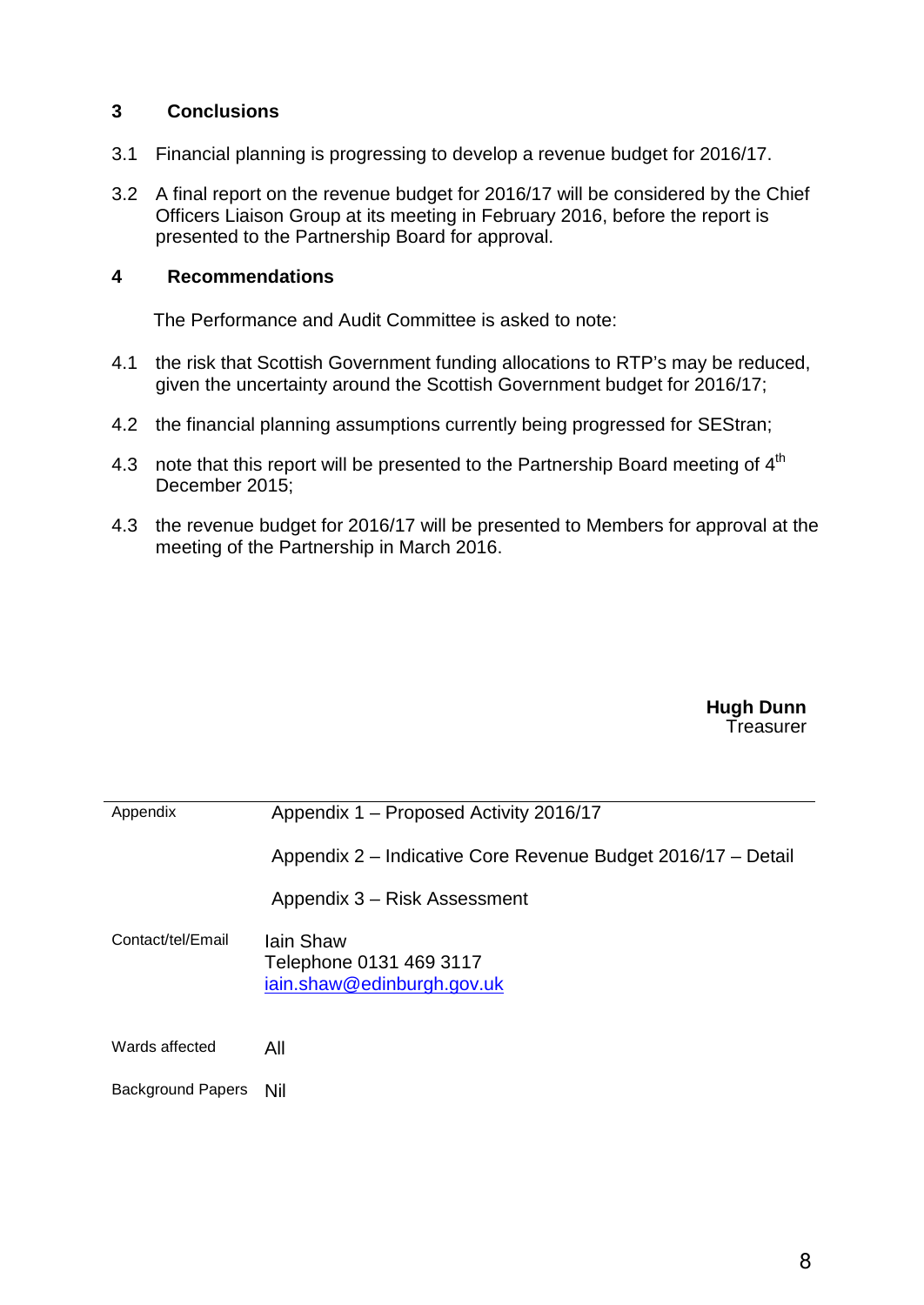## **Appendix 1**

## **Core Budget Proposed Activity 2016-17**

| <b>Service Area</b>          | <b>Expenditure</b> | <b>Recharges</b> | <b>Net</b> | <b>Activity</b>                                                                                                                                                                                                                                                                      |
|------------------------------|--------------------|------------------|------------|--------------------------------------------------------------------------------------------------------------------------------------------------------------------------------------------------------------------------------------------------------------------------------------|
| Professional<br><b>Staff</b> | £370,000           | £137,000         | £233,000   | £253,000 (68%) allocated<br>to statutory duties -<br>Partnership Board,<br><b>Regional Transport</b><br>Strategy, Annual Report,<br><b>Business Plan;</b><br>£47,000 (13%) allocated<br>to RTPI project;<br>£70,000 (19%) allocated<br>to committed projects -<br>Social Car, CHUMS. |
| Administration               | £170,000           |                  | £170,000   | Administration staff, office<br>costs (rent, rates, heat<br>and light, telephones,<br>repairs, cleaning,<br>photocopying, printing,<br>stationery), interest costs.                                                                                                                  |
| Transport                    | £12,000            |                  | £12,000    | Members and officers<br>travel and subsistence.                                                                                                                                                                                                                                      |
| Marketing                    | £20,000            |                  | £20,000    | £10,000 allocation for Car<br>Share;                                                                                                                                                                                                                                                 |
|                              |                    |                  |            | £10,000 general<br>marketing and sustainable<br>transport allocation.                                                                                                                                                                                                                |
| Hosted<br><b>Services</b>    | £53,000            |                  | £53,000    | £53,000 for Routewise -<br>shared service hosted by<br>SEStran available to all<br>constituent councils.                                                                                                                                                                             |
|                              |                    |                  |            | £30,000 saving per<br>annum achieved by<br>consolidating council<br>agreements.                                                                                                                                                                                                      |
| Governance<br>Fees           | £57,000            |                  | £57,000    | Statutory functions -<br>financial statements;<br>Partnership governance<br>and External Audit.                                                                                                                                                                                      |
|                              |                    |                  |            | £25,000 Accountancy and<br>Finance; £22,000 Clerk,<br>Legal and HR; £10,000<br><b>External Audit.</b>                                                                                                                                                                                |
| <b>Total</b>                 | £682,000           | £137,000         | £545,000   |                                                                                                                                                                                                                                                                                      |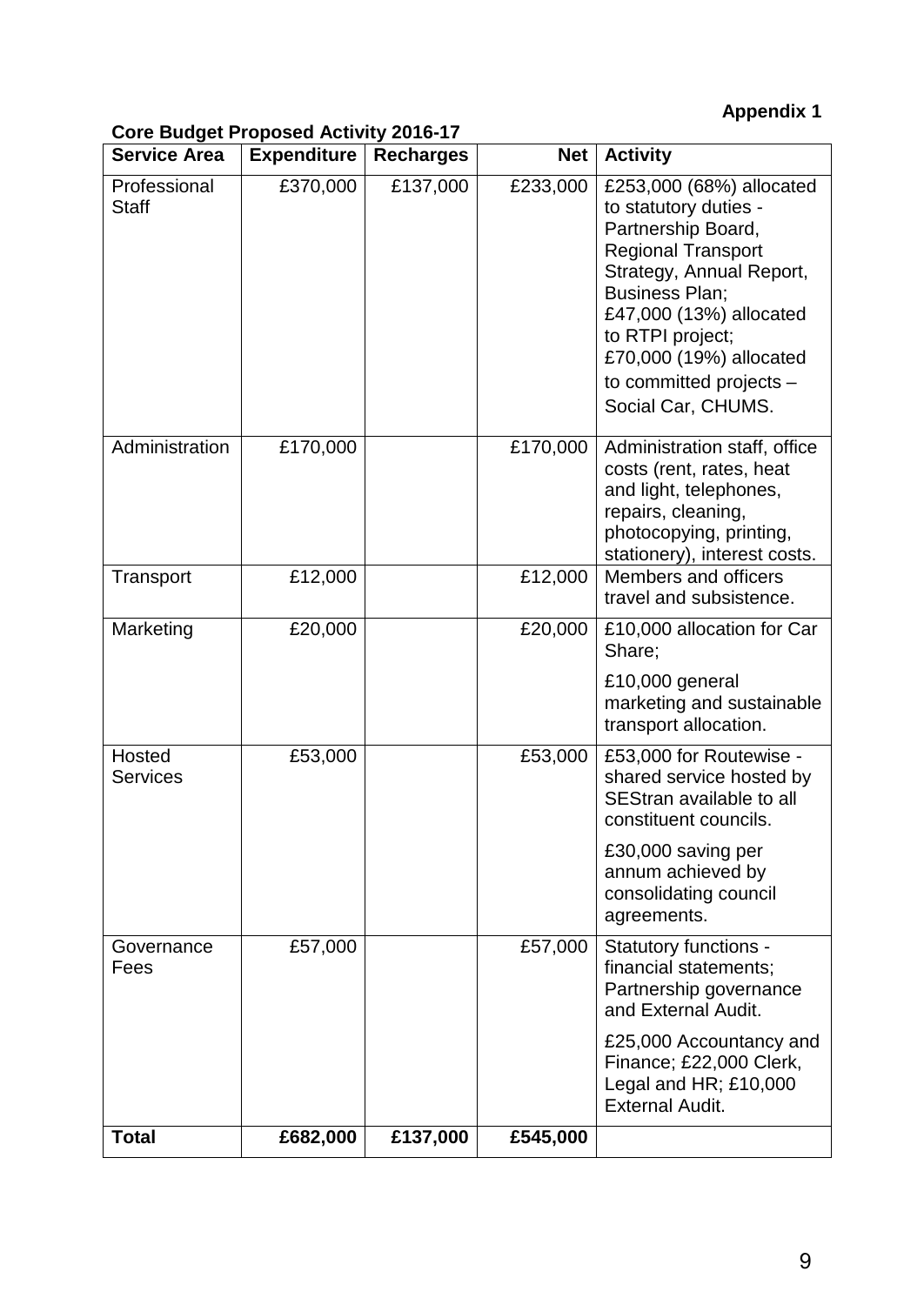## **Appendix 1 (cont.)**

## **Projects - Proposed Activity 2016-17**

| <b>Service</b>                           | <b>Expenditure</b> | <b>Income</b> | <b>Net</b> | <b>Activity</b>                                                                                                                                                                                                                                  |
|------------------------------------------|--------------------|---------------|------------|--------------------------------------------------------------------------------------------------------------------------------------------------------------------------------------------------------------------------------------------------|
| Sustainable<br>Travel                    | £130,000           |               | £130,000   | Fund to lever-in additional<br>investment towards sustainable<br>travel from organisations<br>prepared to invest in initiatives<br>promoting sustainable travel,<br>consistent with the RTS.                                                     |
| <b>Urban Cycle</b><br><b>Network</b>     | £100,000           | £100,000      |            | Further development of cross<br>boundary cycle networks in<br>association with Sustrans. This<br>will also be used to lever in<br>contributions from partner<br>organisations in addition to the<br>Sustrans funding, to maximise<br>the impact. |
| <b>CHUMS</b>                             | £23,000            | £17,000       | £6,000     | Project to address the energy<br>challenge of low car occupancy<br>and the approximately 50% of<br>journeys in cities that cannot be<br>accommodated by<br>conventional public transport<br>modes.                                               |
| Social Car                               | £47,000            | £47,000       |            | 100% EU funded. Open social<br>transport network for urban<br>approach to carpooling                                                                                                                                                             |
| <b>Rail Stations</b><br>Development      | £415,000           | £400,000      | £15,000    | Mainly co-funded.                                                                                                                                                                                                                                |
| South Tay<br>Park and Ride               | £20,000            |               | £20,000    | Land acquisition and scheme<br>development costs.                                                                                                                                                                                                |
| Rail/Bus<br>Advice                       | £15,000            |               | £15,000    | Specialist advice necessary to<br>be able to promote input to a<br>wide range of consultations<br>relating to proposals affecting<br>the Region.                                                                                                 |
| SDP/LDP                                  | £20,000            |               | £20,000    | Transport input and advice on<br>the preparation of Strategic and<br>Local Development Plans.                                                                                                                                                    |
| <b>Equalities</b><br><b>Action Forum</b> | £10,000            |               | £10,000    | Pursuing initiatives arising from<br>the Equalities Action Forum.                                                                                                                                                                                |
| <b>RTS</b><br>Monitoring                 | £5,000             |               | £5,000     | Routine monitoring of progress<br>on development of the<br>Regional Transport Strategy.                                                                                                                                                          |
| <b>One Ticket</b>                        |                    | £13,000       | (E13,000)  |                                                                                                                                                                                                                                                  |
| <b>Total</b>                             | £785,000           | £577,000      | £208,000   |                                                                                                                                                                                                                                                  |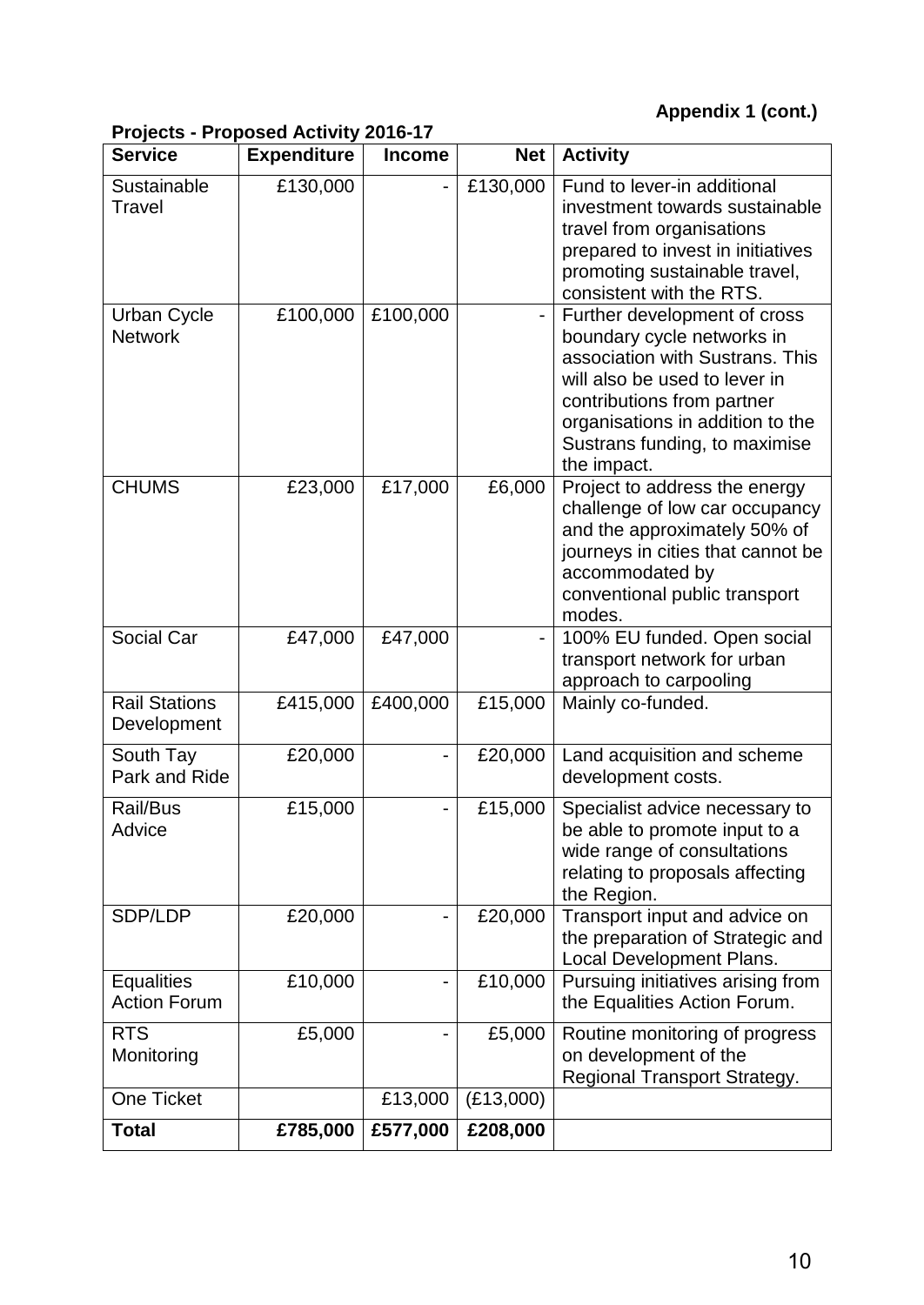## **Projects - Proposed Activity 2016-17**

|                                     | 1.00000<br>$1.000300$ AVIIVILY EVIDELI |          |          |                                                                                                                                                                                                                                                                                       |  |  |  |  |  |  |
|-------------------------------------|----------------------------------------|----------|----------|---------------------------------------------------------------------------------------------------------------------------------------------------------------------------------------------------------------------------------------------------------------------------------------|--|--|--|--|--|--|
| <b>RTPI</b>                         |                                        |          |          |                                                                                                                                                                                                                                                                                       |  |  |  |  |  |  |
| <b>RTPI</b>                         | £402,000                               | £173,000 | £229,000 | Real Time Passenger Information                                                                                                                                                                                                                                                       |  |  |  |  |  |  |
| Project                             |                                        |          |          | system.                                                                                                                                                                                                                                                                               |  |  |  |  |  |  |
|                                     |                                        |          |          | Substantial proportion of both<br><b>Stagecoach and First Group</b><br>Edinburgh fleets equipped with the<br>system, including all associated back-<br>office and communication systems.<br>Real time information now available<br>on a mobile phone App and through<br>the internet. |  |  |  |  |  |  |
| $Total -$<br>All<br><b>Projects</b> | £1,187,000                             | £750,000 | £437,000 |                                                                                                                                                                                                                                                                                       |  |  |  |  |  |  |
|                                     |                                        |          |          |                                                                                                                                                                                                                                                                                       |  |  |  |  |  |  |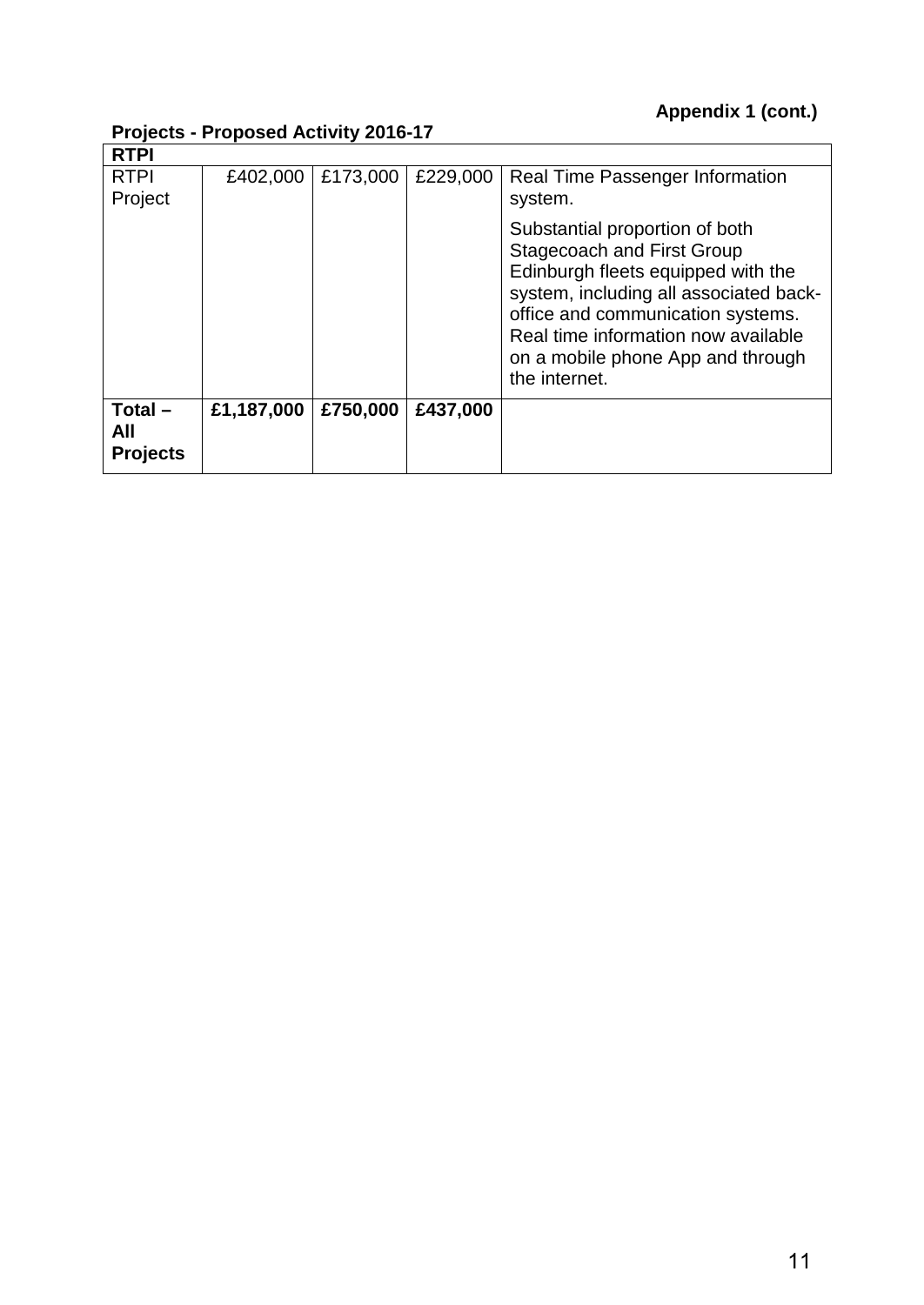## **Appendix 2**

## **Indicative Core Revenue Budget 2016/17 - Detail**

| 000000 0010 110701100 Daugot 2010/17   | <b>Approved Budget</b><br>2015/16 | <b>Indicative Budget</b><br>2016/17 |
|----------------------------------------|-----------------------------------|-------------------------------------|
|                                        | £000                              | £000                                |
| <b>Employee Costs</b>                  |                                   |                                     |
| <b>Salaries</b>                        | 333                               | 361                                 |
| National Insurance                     | 29                                | 31                                  |
| <b>Pension Fund</b>                    | 56                                | 62                                  |
| Recharges - BIF & EU                   | (100)                             | (70)                                |
| Recharges - Sustainable Travel         | (20)                              | $\left( 20\right)$                  |
| Recharges - RTPI                       | 0                                 | (47)                                |
| <b>Training &amp; Conferences</b>      | 10                                | 10                                  |
| Interviews & Advertising               | 2                                 | $\overline{2}$                      |
|                                        | 310                               | 329                                 |
| <b>Premises Costs</b>                  | 40                                | 16                                  |
| <b>Transport</b>                       | 9                                 | 9                                   |
| <b>Supplies and Services</b>           |                                   |                                     |
| Marketing                              | 20                                | 20                                  |
| Communications & Computing             | 84                                | 84                                  |
| Printing, Stationery & General Office  |                                   |                                     |
| <b>Supplies</b>                        | 10                                | 10                                  |
| Insurance                              | 4                                 | 4                                   |
| Equipment, Furniture & Materials       | 1                                 | 1                                   |
| Miscellaneous Expenses                 | 11                                | 11                                  |
|                                        | 130                               | 130                                 |
| <b>Support Services</b>                |                                   |                                     |
| Finance                                | 25                                | 25                                  |
| Legal Services / HR                    | 7                                 | $\overline{7}$                      |
|                                        | 32                                | 32                                  |
| <b>Corporate &amp; Democratic</b>      |                                   |                                     |
| <b>Clerks Fees</b>                     | 15                                | 15                                  |
| <b>External Audit Fees</b>             | 10                                | 10                                  |
| <b>Members Allowances and Expenses</b> | 3                                 | 3                                   |
|                                        | 28                                | 28                                  |
| <b>Interest</b>                        | 1                                 | $\mathbf 1$                         |
| <b>Total Gross Expenditure</b>         | 550                               | 545                                 |
| <b>Funding:</b>                        |                                   |                                     |
| <b>Scottish Government Grant</b>       | (350)                             | (345)                               |
| <b>Council Requisitions</b>            | (200)                             | (200)                               |
| <b>Total Funding</b>                   | (550)                             | (545)                               |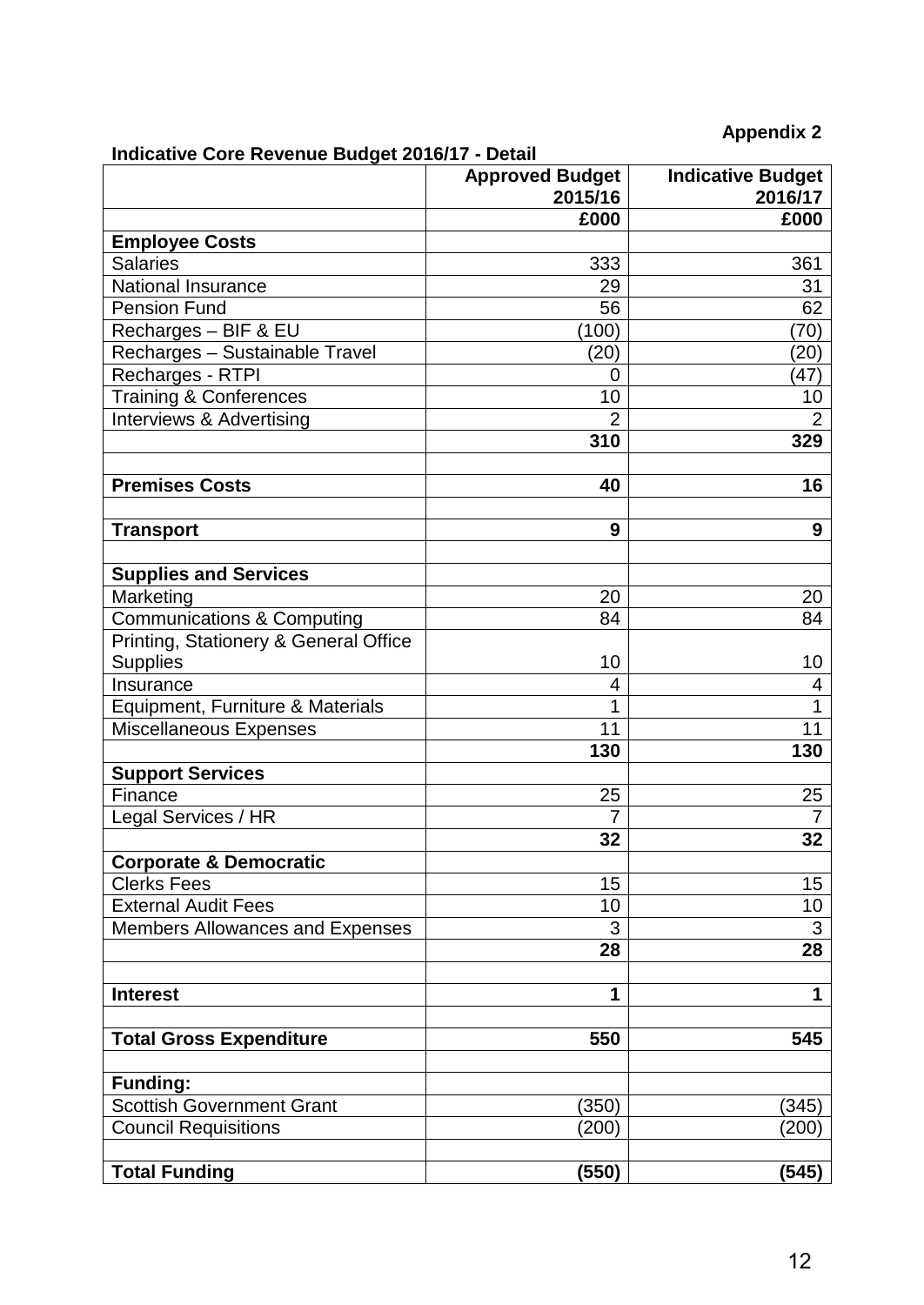## **Risk Assessment**

| <b>Risk Description</b>                                                               | <b>Existing Controls</b>                                                      |
|---------------------------------------------------------------------------------------|-------------------------------------------------------------------------------|
| Pay awards.<br>The proposed budget makes provision for a                              | Alignment with Scottish Local                                                 |
| pay award of up to 1% in 2016/17. Every                                               | Government pay award.                                                         |
| 1% uplift in pay award equates to an                                                  |                                                                               |
| increase of £4,800.<br>Staff recharges - EU Projects.                                 |                                                                               |
| The proposed budget assumes that                                                      | Any shortfall in employee cost                                                |
| £70,000 of staff time can be recharged to 2                                           | recharges will be offset by a                                                 |
| EU Projects - CHUMS and Social Car.                                                   | corresponding reduction in Projects                                           |
| There is a risk this may not be achievable.                                           | Budget expenditure.                                                           |
| Inflation.                                                                            |                                                                               |
| There is a risk that the proposed budget<br>does not adequately cover price inflation | Allowance made for specific price<br>inflation. Budgets adjusted in line with |
| and increasing demand for services.                                                   | current cost forecasts.                                                       |
| Delays in payment of grant by the EU                                                  | SEStran grant claims for EU funded                                            |
| results in additional short-term borrowing                                            | projects are submitted in compliance                                          |
| costs.                                                                                | with requirements of EU processes to                                          |
|                                                                                       | ensure minimal delay in payment.                                              |
|                                                                                       | Ongoing monitoring of cash flow will<br>be undertaken to manage exposure to   |
|                                                                                       | additional short-term borrowing costs.                                        |
| There is a risk that current levels of staffing                                       | Recruitment control and additional                                            |
| cannot be maintained due to funding                                                   | sources of external funding for                                               |
| constraints and that the Partnership will                                             | activities aligned to the Partnership's                                       |
| incur staff release costs.                                                            | objectives to supplement resources.                                           |
| <b>Funding Reductions.</b><br>Reduction in funding from Scottish                      | Review of core and project                                                    |
| Government and/or council requisitions.                                               | expenditure and recommendations to                                            |
|                                                                                       | Partnership Board.                                                            |
|                                                                                       | Continue to source and develop                                                |
|                                                                                       | external funding.                                                             |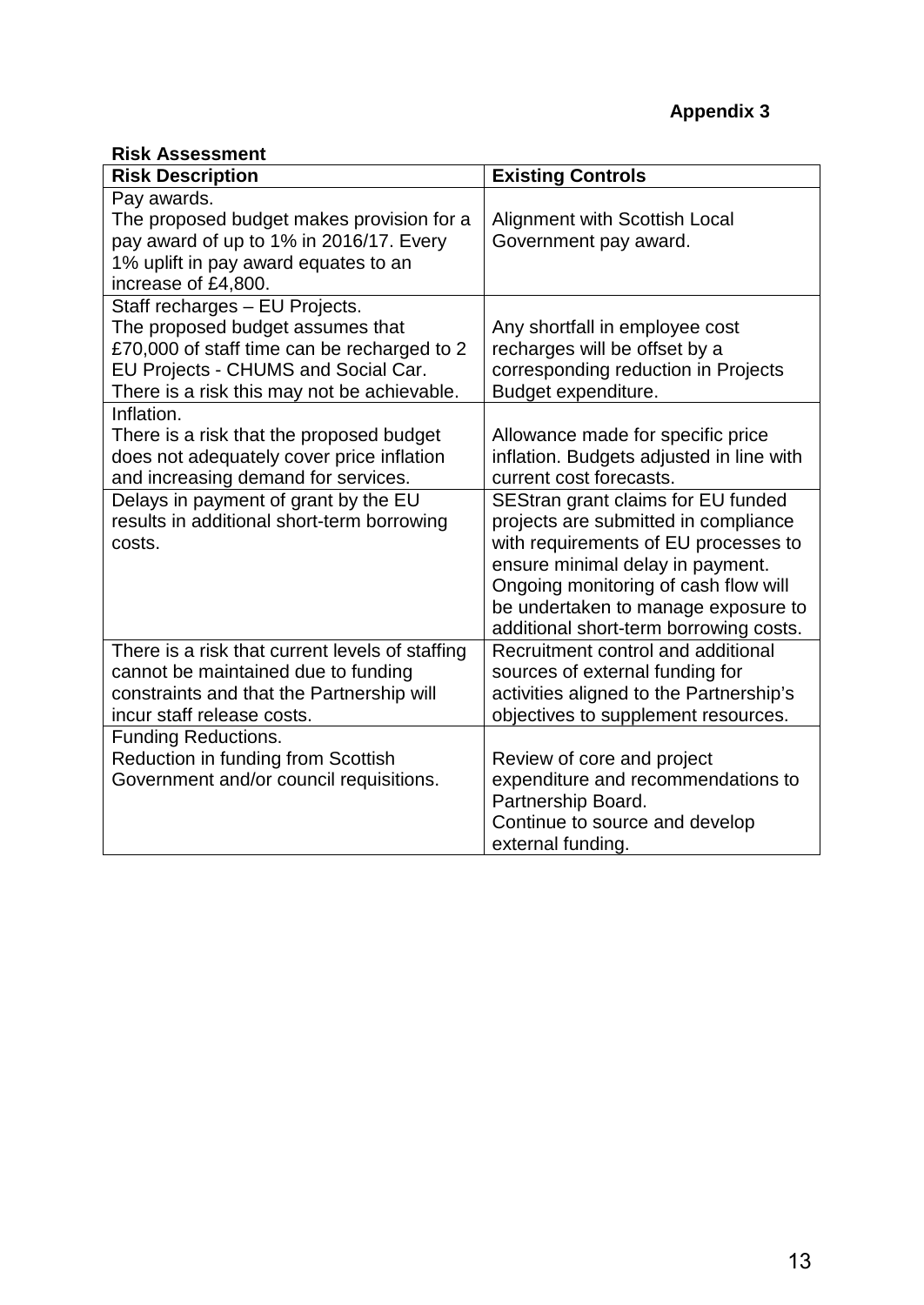

## **Mid Term Review Treasury Management Activity**

## **1. Introduction**

1.1 The purpose of this report is to review the investment activity undertaken on behalf of the Partnership during the first half of the 2015/16 Financial Year.

## **2. Background**

2.1 In accordance with Investment Regulations in Scotland the Partnership adopted the appropriate Codes of Practice and approved an Annual Investment Strategy at its meeting on the 20th March 2015.

## **3. Mid Term Review - Annual Investment Strategy**

3.1 As approved in the Partnership's Investment Strategy, the Partnership continues to maintain its bank account as part of the City of Edinburgh Council's group of bank accounts. Any cash balance is effectively lent to the Council, but is offset by expenditure undertaken by the City of Edinburgh Council on behalf of the Board. Interest is given (charged) on month end net indebtedness balances between the Council and the Board in accordance with the Local Authority (Scotland) Accounts Advisory Committee's (LASAAC) Guidance Note 2 on Interest on Revenue Balances (IoRB). In line with recent short term interest rates, the investment return/charge continues to be low, but the Board gains security from the counterparty exposure being to the City of Edinburgh Council. Net end of month balances for the first half of the year were:

| $-E1,006,324.88$ |
|------------------|
| £290,497.49      |
| £254,794.23      |
| £73,203.01       |
| $-£37,070.07$    |
| £11,695.74       |
| $-E8,422.11$     |
|                  |

3.2 Although interest is not calculated until March, in line with the guidance note, the interest rate charged averaged 0.362% during the first half of the financial year.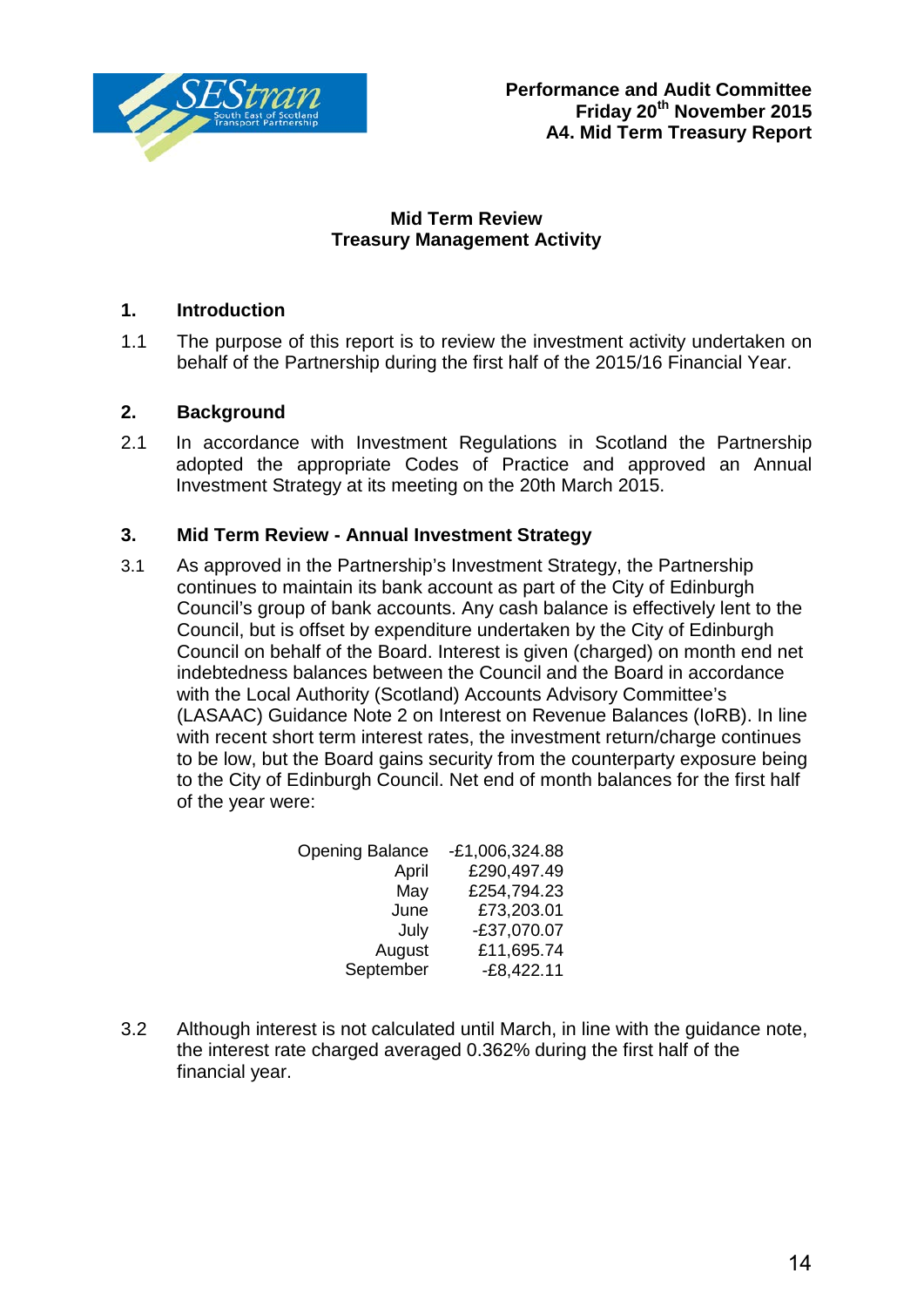## **4. Recommendation**

4.1 It is recommended that the Committee notes the investment activity undertaken on behalf of the Partnership.

> **Hugh Dunn** Treasurer

**Appendix** None

**Contact/tel** Iain Shaw, Tel: 0131 469 3117 (iain.shaw@edinburgh.gov.uk)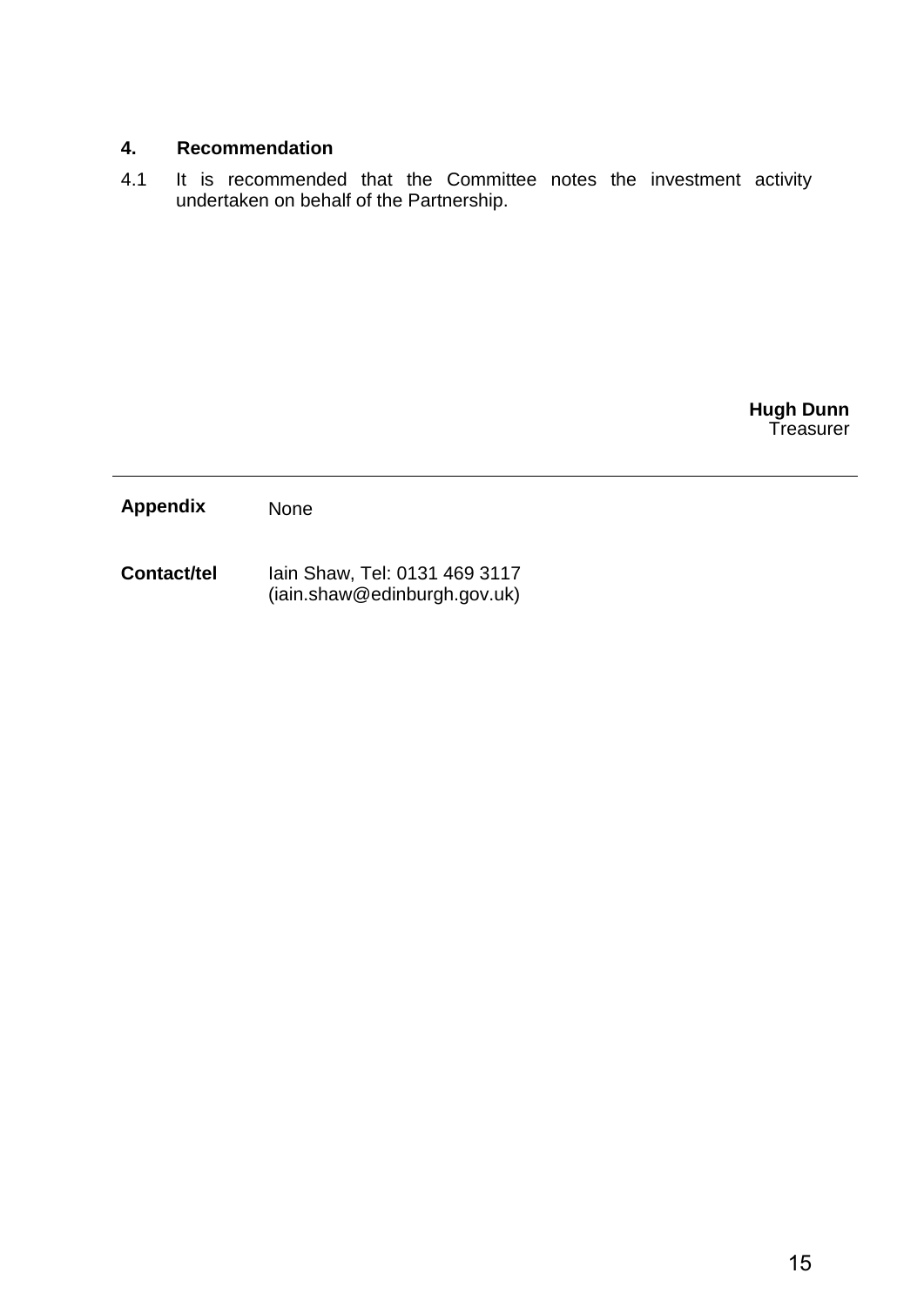

## **Risk Report**

## **1. Current Position**

1.1 SEStran has been using its Risk Register to record, report and evaluate risks within the organisation since May 2008. All risks are reviewed regularly by the relevant staff and Appendix 1 to this report is an extract from the SEStran Risk Register, highlighting the key net rated risks.

## **2. Recommendation**

2.1 It is recommended that the Committee notes the content of this report.

Angela Chambers **Office Manager** 18<sup>th</sup> November 2015

| <b>Appendices:</b> | 1. Extract from the SEStran Risk Register    |
|--------------------|----------------------------------------------|
|                    | 2. Risk Rating, Impact and Likelihood Charts |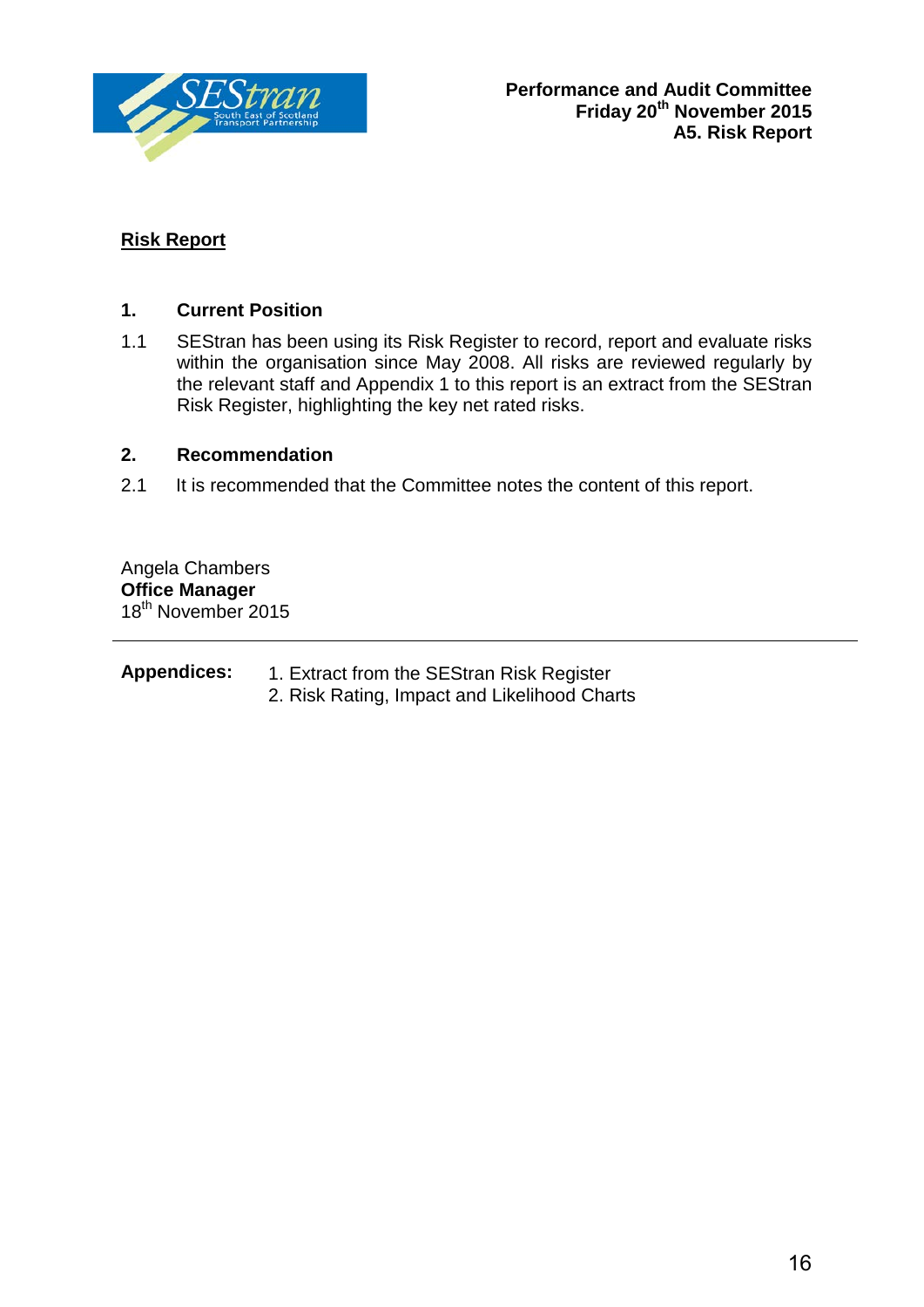#### **SESTRAN DETAILED RISK REGISTER**

**13-Nov-15**

|                                                                                   |                                                          |                                                                                                                                               |                       |                                                                                                    |                                                                                                                                                                                                                                                             | Gross         | Gross                  | Gross | Gross        | Net            |          | Net | <b>Net</b>        | <b>Net</b> |                         |                                                                                                                                                                                                                                   |                                                                                                                                                                                                                                                                                                                                           |
|-----------------------------------------------------------------------------------|----------------------------------------------------------|-----------------------------------------------------------------------------------------------------------------------------------------------|-----------------------|----------------------------------------------------------------------------------------------------|-------------------------------------------------------------------------------------------------------------------------------------------------------------------------------------------------------------------------------------------------------------|---------------|------------------------|-------|--------------|----------------|----------|-----|-------------------|------------|-------------------------|-----------------------------------------------------------------------------------------------------------------------------------------------------------------------------------------------------------------------------------|-------------------------------------------------------------------------------------------------------------------------------------------------------------------------------------------------------------------------------------------------------------------------------------------------------------------------------------------|
| <b>Business Unit</b>                                                              | <b>Risk Category</b>                                     | <b>Risk</b>                                                                                                                                   | <b>Risk Owner</b>     | <b>Business Objective</b>                                                                          | <b>Risk Detail</b>                                                                                                                                                                                                                                          | Impact Likeli |                        |       | Rating Score | Impact Likeli  |          |     |                   |            | Rating Score Conclusion | Actions                                                                                                                                                                                                                           | <b>Controls</b>                                                                                                                                                                                                                                                                                                                           |
| $200 -$<br>Strategy/Regional<br><b>Transport Strategy</b>                         | 03 - Strategic Risk                                      | 0181 - Lack of local<br>authority alignment.                                                                                                  | <b>Alastair Short</b> | 006 - Economy                                                                                      | Lack of local authority alignment to<br>the regional transport strategy may<br>lead to inconsistent actions within<br>the local authority leading to non-<br>delivery of the regional priorities.                                                           | Ma            | Pr                     |       |              | 16 Ma          | Pr       |     |                   |            | 16 Treat                |                                                                                                                                                                                                                                   | 001 - Regional Transport Strategy<br>communicated to all local autho<br>02 - Strategy Liaison Group<br>03 - Chief Officers Liaison Group<br>04 - Sustainable Transport Liaiso<br>Group<br>05 - Bus Liaison Group<br>06 - Rail Liaison Group<br>07 - Programme Liaison Group<br>08 - Align SOAs with Regional<br><b>Transport Strategy</b> |
|                                                                                   |                                                          |                                                                                                                                               |                       |                                                                                                    |                                                                                                                                                                                                                                                             |               |                        |       |              |                |          |     |                   |            |                         |                                                                                                                                                                                                                                   |                                                                                                                                                                                                                                                                                                                                           |
| 130 - Office<br>Management/Finance<br>400 - Programme<br>Management/Progra<br>mme | 05 - Financial Risk<br>10 - Specific<br>Operational risk | 0188 - Money may not lain Shaw<br>be available to fund<br>plans and activities.<br>0215 - Scheme Specific Jim Grieve<br><b>Risk Registers</b> |                       | 004 - Support Office<br>Finance<br>019 - Ensure delivery<br>of projects within<br>agreed programme | SEStran may not have sufficient cash C<br>to fund operational requirements,<br>investment opportunities or to meet<br>contingency requirements.<br>As new projects and initiatives are<br>started their scheme specific risk<br>registers fail to be added. | Ma            | <b>HP</b><br><b>HP</b> |       |              | 25 Ma<br>20 Mo | Po<br>Pr |     | $\mathsf{M}$<br>M |            | 12 Treat<br>12 Tolerate | 01067 - Identify other sources of<br>funding                                                                                                                                                                                      | 01 - Board policies set priorities<br>funding.<br>02 - Partner Authorities Funding<br>17 - EU Funding<br>18 - Scottish Government Fundir<br>19 - Partnership with Priviate Se<br>in EU projects<br>Bus Investment Fund (2014/15 o<br>01 - Conditions of Contract<br>02 - Projects Management                                              |
|                                                                                   |                                                          |                                                                                                                                               |                       | timeframe                                                                                          |                                                                                                                                                                                                                                                             |               |                        |       |              |                |          |     |                   |            |                         |                                                                                                                                                                                                                                   | 38 - reminder sent out to all risk<br>managers                                                                                                                                                                                                                                                                                            |
| 411 - Project<br>Management/RTPI                                                  | 05 - Financial Risk                                      | 0327 - Project not<br>supported by all<br>SEStran authorities                                                                                 | Jim Grieve            | 051 - Provide reliable<br>real-time information<br>to passengers                                   |                                                                                                                                                                                                                                                             | Ma            | Pr                     |       |              | $20$ Mo        | Pr       |     | <b>M</b>          |            | 12 Treat                | 01070 - Apply for addtional EU<br>funding<br>01071 - Bus Improvement Fund Bids<br>& Keep LAs informed                                                                                                                             | 03 - Emphasise benefits to each<br>partner authority<br>13 - EU funding for some areas<br>14 - Formal, signed Operator<br>Agreements                                                                                                                                                                                                      |
| 130 - Office<br>Management/Finance                                                | 09 - External Risk                                       | 0216 - The<br>organisation may be<br>unprepared for<br>changes in the<br>economy.                                                             | Alex Macaulay         | 004 - Support Office<br>Finance                                                                    | Changes in the economy and<br>currency fluctuations may affect<br>project costs and delivery.                                                                                                                                                               | M             | <b>P</b>               |       |              | 16 M           | P        |     | M                 |            | 12 Tolerate             | 01082 - Attract EU funding for<br>projects.<br>01083 - Charge core staff and<br>overhead costs to EU funded<br>projects.<br>01084 - Attract private sector funding<br>for projects<br>01085 - Demonstrate added value to<br>Board | 01 - Regular review of project co<br>delivery and viability<br>08 - Individual Project Risk Regis<br>09 - Maximise use of fixed lump<br>contracts<br>10 - Prudent Budget with conting<br>allowances<br>11 - Conditions of contract                                                                                                        |

|                           | Controls                                                                    |
|---------------------------|-----------------------------------------------------------------------------|
|                           | 001 - Regional Transport Strategy<br>communicated to all local authorities. |
|                           | 02 - Strategy Liaison Group                                                 |
|                           | 03 - Chief Officers Liaison Group                                           |
|                           | 04 - Sustainable Transport Liaison<br>Group                                 |
|                           | 05 - Bus Liaison Group                                                      |
|                           | 06 - Rail Liaison Group                                                     |
|                           | 07 - Programme Liaison Group                                                |
|                           | 08 - Align SOAs with Regional<br>Transport Strategy                         |
|                           |                                                                             |
| her sources of            | 01 - Board policies set priorities for<br>funding.                          |
|                           | 02 - Partner Authorities Funding                                            |
|                           | 17 - EU Funding                                                             |
|                           | 18 - Scottish Government Funding                                            |
|                           | 19 - Partnership with Priviate Sector<br>in EU projects                     |
|                           | Bus Investment Fund (2014/15 only)                                          |
|                           | 01 - Conditions of Contract                                                 |
|                           | 02 - Projects Management                                                    |
|                           | 38 - reminder sent out to all risk<br>managers                              |
| addtional EU              | 03 - Emphasise benefits to each                                             |
|                           | partner authority                                                           |
| vement Fund Bids<br>ıed   | 13 - EU funding for some areas                                              |
|                           | 14 - Formal, signed Operator                                                |
| funding for               | Agreements<br>01 - Regular review of project costs,                         |
|                           | delivery and viability                                                      |
|                           | 08 - Individual Project Risk Registers                                      |
| re staff and<br>EU funded |                                                                             |
|                           | 09 - Maximise use of fixed lump sum                                         |
|                           | contracts                                                                   |
| vate sector funding       | 10 - Prudent Budget with contingency                                        |
|                           | allowances                                                                  |
| ate added value to        | 11 - Conditions of contract                                                 |
|                           |                                                                             |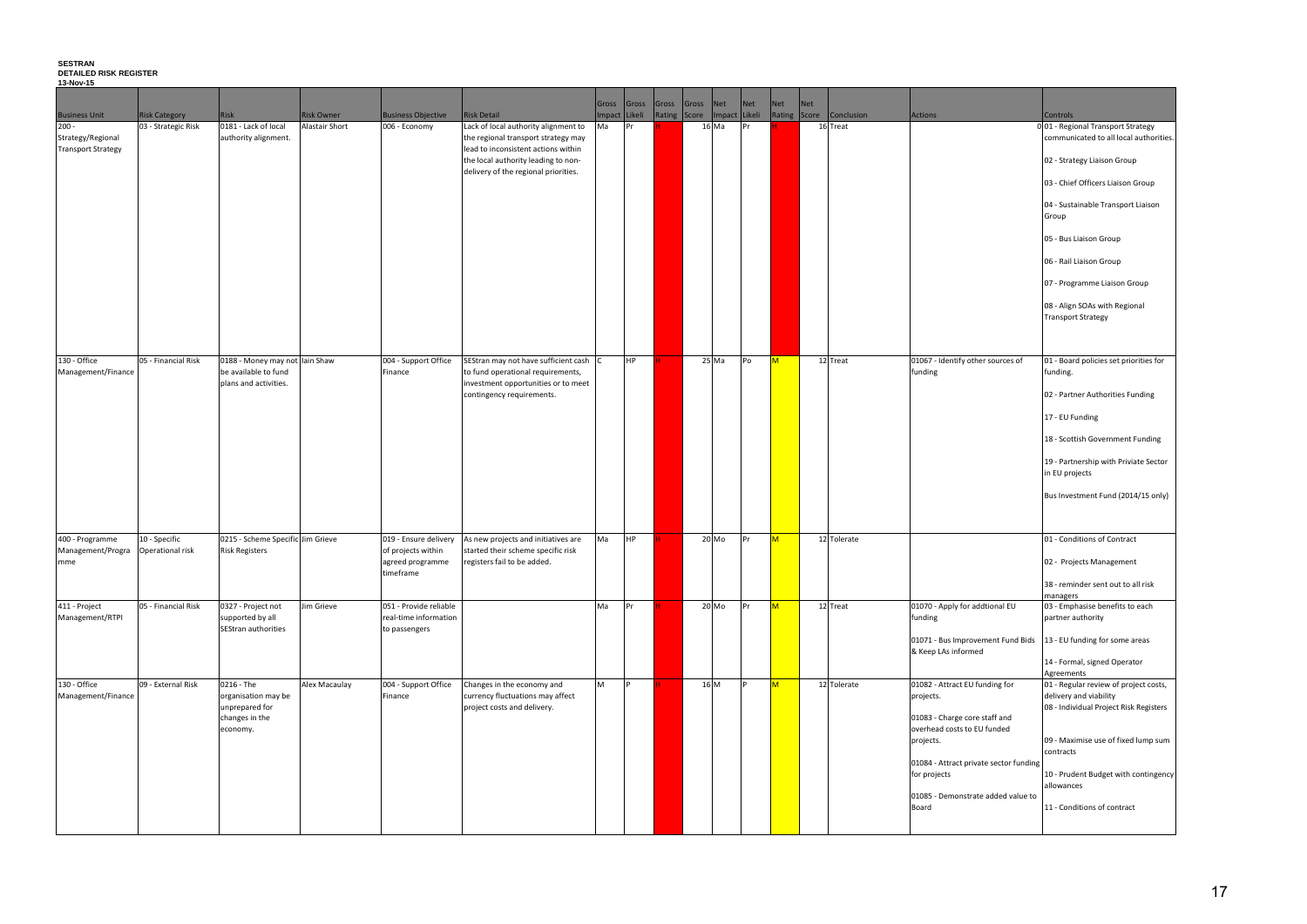#### **SESTRAN**

#### **DETAILED RISK REGISTER 13-Nov-15**

|                                                            | <b>Risk Category</b>                  | <b>Risk</b>                                                                                                         | <b>Risk Owner</b> |                                                                  |                                                                                                                                                                                                                                                                                                                                                                                                                                                                                                                   | Gross | Gross<br>Impact Likeli | Gross<br>Rating Score | Gross | Net     | <b>Net</b><br>Impact Likeli | <b>Net</b><br>Rating    | <b>Net</b><br>Score | Conclusion  |                                                              |                                                                                                                                                                                                                                                                                                                                                                                  |
|------------------------------------------------------------|---------------------------------------|---------------------------------------------------------------------------------------------------------------------|-------------------|------------------------------------------------------------------|-------------------------------------------------------------------------------------------------------------------------------------------------------------------------------------------------------------------------------------------------------------------------------------------------------------------------------------------------------------------------------------------------------------------------------------------------------------------------------------------------------------------|-------|------------------------|-----------------------|-------|---------|-----------------------------|-------------------------|---------------------|-------------|--------------------------------------------------------------|----------------------------------------------------------------------------------------------------------------------------------------------------------------------------------------------------------------------------------------------------------------------------------------------------------------------------------------------------------------------------------|
| <b>Business Unit</b><br>130 - Office<br>Management/Finance | 05 - Financial Risk                   | $\overline{0193}$ - Inaccurate,<br>incomplete or delayed<br>financial information<br>may lead to poor<br>decisions. | lain Shaw         | <b>Business Objective</b><br>004 - Support Office<br>Finance     | <b>Risk Detail</b><br>Information provided or presented by Ma<br>the finance function may not be of<br>sufficient quality to support<br>decisions.                                                                                                                                                                                                                                                                                                                                                                |       | <b>I</b> Pr            |                       |       | 16 Ma   | Po                          | M                       |                     | 12 Treat    | Actions<br>01068 - Contingency plannings                     | <b>Controls</b><br>01 - Qualified and experienced staff<br>are recruited and adequate training<br>provided for accounting employees.<br>02 - Treasurer involved at an early<br>stage in discussions of strategic and<br>operational planning.<br>03 - Where reporting involves<br>spreadsheets, tools used are<br>documented, tested and protected<br>from unauthorised changes. |
| 400 - Programme<br>Management/Progra<br>mme                | 06 - Reputational Risk 0292 - Delayed | delivery of projects                                                                                                | Jim Grieve        | 031 - Deliver revenue                                            | Delayed delivery of projects leading<br>programme on budget to undermining of credibility with<br>partners, government, media and<br>general public                                                                                                                                                                                                                                                                                                                                                               | Ma    | Pr                     |                       |       | $16$ Ma | Po                          | $\overline{\mathsf{M}}$ |                     | 12 Treat    | 01069 - Ensure project managers<br>clearly understand briefs | 28 - project monitoring, mangement<br>& control<br>29 - Project meetings<br>30 - Contractual requirement for<br>programme<br>31 - Production of realistic<br>programme with commitment by all<br>parties<br>32 - ensure budget and spend profile<br>is clear and communicated.                                                                                                   |
| 411 - Project<br>Management/RTPI                           | 10 - Specific<br>Operational risk     | 0335 - Data quality                                                                                                 | Jim Grieve        | 051 - Provide reliable<br>real-time information<br>to passengers |                                                                                                                                                                                                                                                                                                                                                                                                                                                                                                                   | Ma    | <b>I</b> Pr            |                       |       | 16 Ma   | Po                          | M                       |                     | 12 Treat    | 01040 - Data quality checks                                  | 10 - Data quality controls                                                                                                                                                                                                                                                                                                                                                       |
| $200 -$<br>Strategy/Regional<br><b>Transport Strategy</b>  | 03 - Strategic Risk                   | 0261 - Issues adopting Lisa Freeman<br>sustainable travel<br>measures                                               |                   | 006 - Economy                                                    | Potential issues adopting sustainable Ma<br>travel measures□<br>Walking - Possible issues with<br>security on footways (poor lighting,<br>individuals may feel vulnerable and<br>exposed to possible attacks), poorly<br>maintained pathways<br>Cycling - Possible issues with<br>potential for accidents on cycle routes,<br>potential conflict with other oncoming<br>traffic, cycling on the road without<br>adequate training, potential lack of<br>cycle parking so bikes are subject to<br>vandalism/theft. |       | IP <sub>r</sub>        |                       |       | 16 Mo   | Pr                          | M.                      |                     | 12 Tolerate |                                                              | 08 - Encourage maintenance of<br>footways - cycle routes<br>09 - Provision of adequate cycle<br>training and Parking                                                                                                                                                                                                                                                             |
| $220 -$<br>Strategy/Sustainable<br>Travel                  | 03 - Strategic Risk                   | 0248 - Incorrect<br>information on public<br>transport map                                                          | Lisa Freeman      | 013 - Promote<br>sustainable transport<br>across the region      | Incorrect information on public<br>transport map                                                                                                                                                                                                                                                                                                                                                                                                                                                                  | Ma    | Pr                     |                       |       | 16 Mo   | IPr                         | M                       |                     | 12 Tolerate |                                                              | 28 - Checking / Proof reading by<br>selected staff members and Local<br><b>Authority Specialists</b>                                                                                                                                                                                                                                                                             |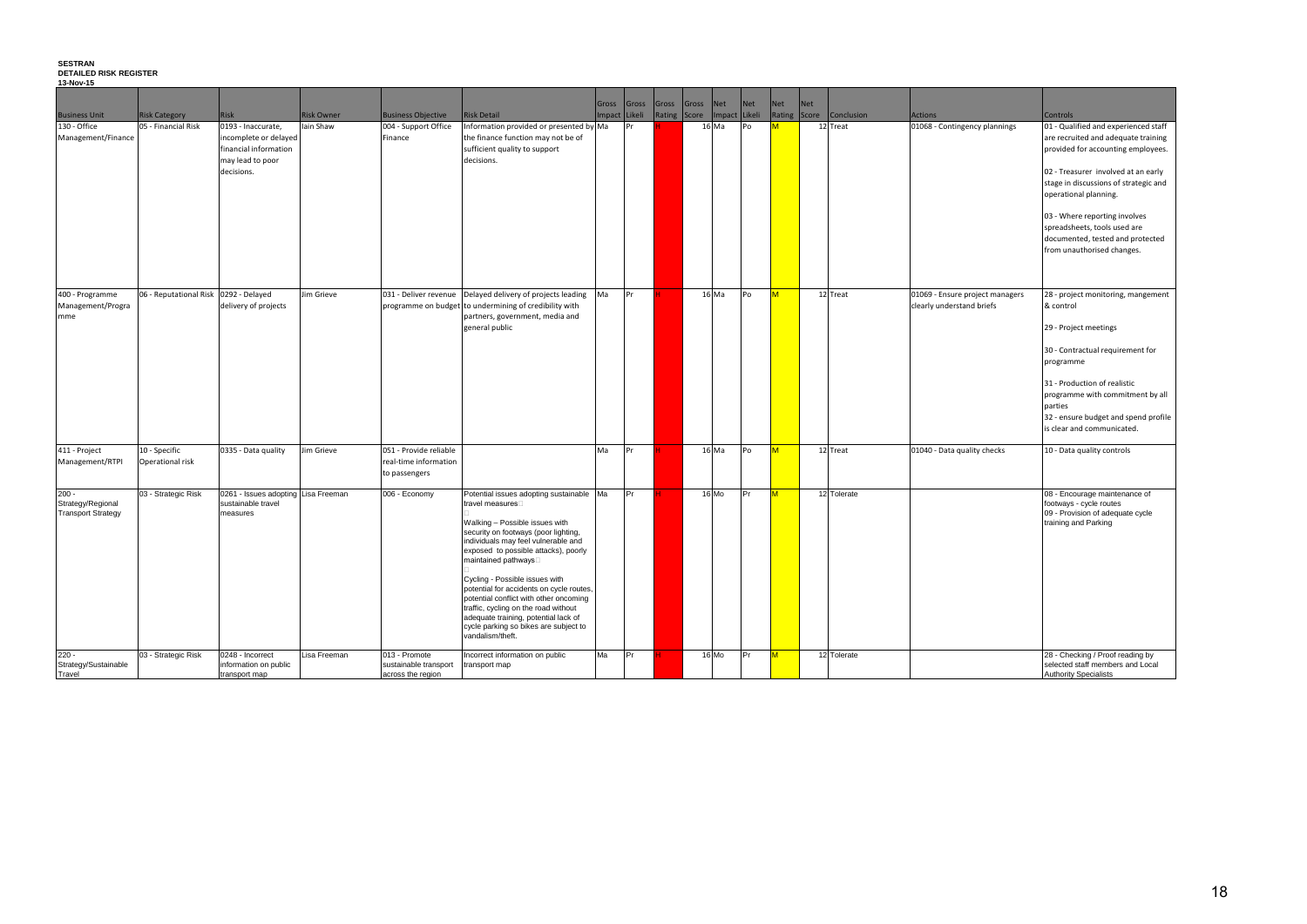#### **SESTRAN DETAILED RISK REGISTER**

| 13-Nov-15                                            |                                             |                                                                                 |                   |                                                                  |                                                                                                                                                                                         |       |                |              |             |               |            |                         |                        |                                  |                           |                                                                                        |
|------------------------------------------------------|---------------------------------------------|---------------------------------------------------------------------------------|-------------------|------------------------------------------------------------------|-----------------------------------------------------------------------------------------------------------------------------------------------------------------------------------------|-------|----------------|--------------|-------------|---------------|------------|-------------------------|------------------------|----------------------------------|---------------------------|----------------------------------------------------------------------------------------|
|                                                      |                                             |                                                                                 |                   |                                                                  |                                                                                                                                                                                         | Gross | Gross          |              | Gross Gross | Net           | <b>Net</b> | <b>Net</b>              | Net                    |                                  |                           |                                                                                        |
| <b>Business Unit</b>                                 | <b>Risk Category</b>                        | Risk                                                                            | <b>Risk Owner</b> | <b>Business Objective</b>                                        | <b>Risk Detail</b>                                                                                                                                                                      |       | Impact Likeli  | Rating Score |             | Impact Likeli |            | Rating Score            |                        | Conclusion                       | <b>Actions</b>            | <b>Controls</b>                                                                        |
| 400 - Programme<br>Management/Progra<br>mme          | 05 - Financial Risk                         | 0287 - Money may not lain Shaw<br>be available to fund<br>plans and activities. |                   |                                                                  | 031 - Deliver revenue SEStran may not have sufficient cash<br>programme on budget to fund operational requirements,<br>investment opportunities or to meet<br>contingency requirements. |       | P <sub>O</sub> |              |             | 15 Mo         | Pr         | M                       |                        | 12 Tolerate                      |                           | 10 - Board policies set priorities for<br>funding.<br>11 - Partner Authorities Funding |
|                                                      |                                             |                                                                                 |                   |                                                                  |                                                                                                                                                                                         |       |                |              |             |               |            |                         |                        |                                  |                           | 12 - Cash flow forecasts prepared and<br>made available frequently.                    |
|                                                      |                                             |                                                                                 |                   |                                                                  |                                                                                                                                                                                         |       |                |              |             |               |            |                         |                        | 13 - Annual Business plan        |                           |                                                                                        |
|                                                      |                                             |                                                                                 |                   |                                                                  |                                                                                                                                                                                         |       |                |              |             |               |            |                         |                        |                                  |                           | 14 - Scottish Government Funding                                                       |
|                                                      |                                             |                                                                                 |                   |                                                                  |                                                                                                                                                                                         |       |                |              |             |               |            |                         |                        |                                  |                           | 36 - application for European funding<br>(BIF, CHUMS, NWeRide & MOBI)                  |
|                                                      |                                             |                                                                                 |                   |                                                                  |                                                                                                                                                                                         |       |                |              |             |               |            |                         |                        |                                  |                           |                                                                                        |
| 423 - Project<br>Management/Respon<br>se to External | 03 - Strategic Risk                         | 0374 - Inadequate<br>project appraisal                                          | Alastair Short    |                                                                  | 0 Proposed regional interventions have M<br>been inadequately analyses and<br>appraised leading to a financial                                                                          |       | IP.            | M            |             | 12 M          |            | $\overline{\mathsf{M}}$ |                        | 12 Tolerate                      |                           | 001 - Comprehensive brief<br>02 - Risk analysis                                        |
| Consultations                                        |                                             | exposure of the RTP                                                             |                   |                                                                  |                                                                                                                                                                                         |       |                |              |             |               |            |                         | 03 - Competent advisor |                                  |                           |                                                                                        |
|                                                      |                                             |                                                                                 |                   |                                                                  |                                                                                                                                                                                         |       |                |              |             |               |            |                         |                        |                                  |                           | 04 - All significant contracts are<br>referred for Board approval.                     |
| 400 - Programme                                      | 06 - Reputational Risk   0293 - Quality of  |                                                                                 | Alex Macaulay     |                                                                  | 031 - Deliver revenue   Poor quality products will result in                                                                                                                            | M     | $\mathsf{P}$   | $\mathsf{M}$ |             | 12 M          |            | <b>M</b>                |                        | 12 Tolerate                      |                           | 32 - Quality Assurance                                                                 |
| Management/Progra<br>mme                             |                                             | advice and research                                                             |                   |                                                                  | programme on budget lack of credibility for SEStran as a<br>strong influencing body.                                                                                                    |       |                |              |             |               |            |                         |                        |                                  |                           | 33 - Internal peer review                                                              |
|                                                      |                                             |                                                                                 |                   |                                                                  |                                                                                                                                                                                         |       |                |              |             |               |            |                         |                        |                                  |                           | 34 - External Audit                                                                    |
| $300 -$<br>Communications/Med                        | 06 - Reputational Risk   0227 - Negative or | inaccurate media                                                                | Andrew Dougal     | 022 - Make SEStran a<br>household name in SE coverage leading to | Negative or inaccurate media                                                                                                                                                            | Ma    | P <sub>O</sub> | $\mathsf{M}$ |             | 12 Mo         | Pr         | M                       |                        | 12 Tolerate                      |                           | 08 - Good relationships with media                                                     |
| ia Response                                          |                                             | coverage                                                                        |                   | Scotland                                                         | misrepresentation of SEStran position                                                                                                                                                   |       |                |              |             |               |            |                         |                        |                                  |                           | 09 - quick response to negative or                                                     |
|                                                      |                                             |                                                                                 |                   |                                                                  |                                                                                                                                                                                         |       |                |              |             |               |            |                         |                        |                                  |                           | inaccurate coverage                                                                    |
|                                                      |                                             |                                                                                 |                   |                                                                  |                                                                                                                                                                                         |       |                |              |             |               |            |                         |                        | 10 - Proactive Placement of copy |                           |                                                                                        |
|                                                      |                                             |                                                                                 |                   |                                                                  |                                                                                                                                                                                         |       |                |              |             |               |            |                         |                        |                                  |                           | 11 - Avaliblity of Spokesperson                                                        |
|                                                      |                                             |                                                                                 |                   |                                                                  |                                                                                                                                                                                         |       |                |              |             |               |            |                         |                        |                                  |                           | 12 - Agreed broad media positions                                                      |
|                                                      |                                             |                                                                                 |                   |                                                                  |                                                                                                                                                                                         |       |                |              |             |               |            |                         |                        |                                  |                           |                                                                                        |
| 400 - Programme<br>Management/Progra<br>mme          | 09 - External Risk                          | 0384 - Poor<br>communications with<br>EU project partners                       | Jim Grieve        |                                                                  | Breakdown in communication could<br>lead to wrong expectation of<br>progress and delivery                                                                                               | M     | $\mathsf{P}$   | $\mathsf{M}$ |             | 12 M          |            | <b>M</b>                |                        | 12 Treat                         | 01100 - Progress Meetings | 41 - Clear communications protocol<br>with partners                                    |
|                                                      |                                             |                                                                                 |                   |                                                                  |                                                                                                                                                                                         |       |                |              |             |               |            |                         |                        |                                  |                           | 42 - Regular progress reports                                                          |
|                                                      |                                             |                                                                                 |                   |                                                                  |                                                                                                                                                                                         |       |                |              |             |               |            |                         |                        |                                  |                           | 43 - Regular Board reports and<br>Partnership Meetings                                 |
| 400 - Programme<br>Management/Progra                 | 10 - Specific<br>Operational risk           | 0294 - Scheme Specific Jim Grieve<br><b>Risk Registers</b>                      |                   |                                                                  | 031 - Deliver revenue As new projects and initiatives are<br>programme on budget started their scheme specific risk                                                                     | M     | $\mathsf{P}$   | M            |             | 12 M          |            | <b>M</b>                |                        | 12 Tolerate                      |                           |                                                                                        |
| mme                                                  |                                             |                                                                                 |                   |                                                                  | registers will be added.                                                                                                                                                                |       |                |              |             |               |            |                         |                        |                                  |                           |                                                                                        |

|     | Controls                                                              |
|-----|-----------------------------------------------------------------------|
|     | 10 - Board policies set priorities for<br>funding.                    |
|     | 11 - Partner Authorities Funding                                      |
|     | 12 - Cash flow forecasts prepared and<br>made available frequently.   |
|     | 13 - Annual Business plan                                             |
|     | 14 - Scottish Government Funding                                      |
|     | 36 - application for European funding<br>(BIF, CHUMS, NWeRide & MOBI) |
|     |                                                                       |
|     | 001 - Comprehensive brief                                             |
|     | 02 - Risk analysis                                                    |
|     | 03 - Competent advisor                                                |
|     | 04 - All significant contracts are                                    |
|     | referred for Board approval.<br>32 - Quality Assurance                |
|     | 33 - Internal peer review                                             |
|     |                                                                       |
|     | 34 - External Audit                                                   |
|     | 08 - Good relationships with media                                    |
|     | 09 - quick response to negative or                                    |
|     | inaccurate coverage                                                   |
|     | 10 - Proactive Placement of copy                                      |
|     | 11 - Avaliblity of Spokesperson                                       |
|     | 12 - Agreed broad media positions                                     |
|     |                                                                       |
| ngs | 41 - Clear communications protocol                                    |
|     | with partners                                                         |
|     | 42 - Regular progress reports                                         |
|     | 43 - Regular Board reports and<br><b>Partnership Meetings</b>         |
|     | 0                                                                     |
|     |                                                                       |
|     |                                                                       |